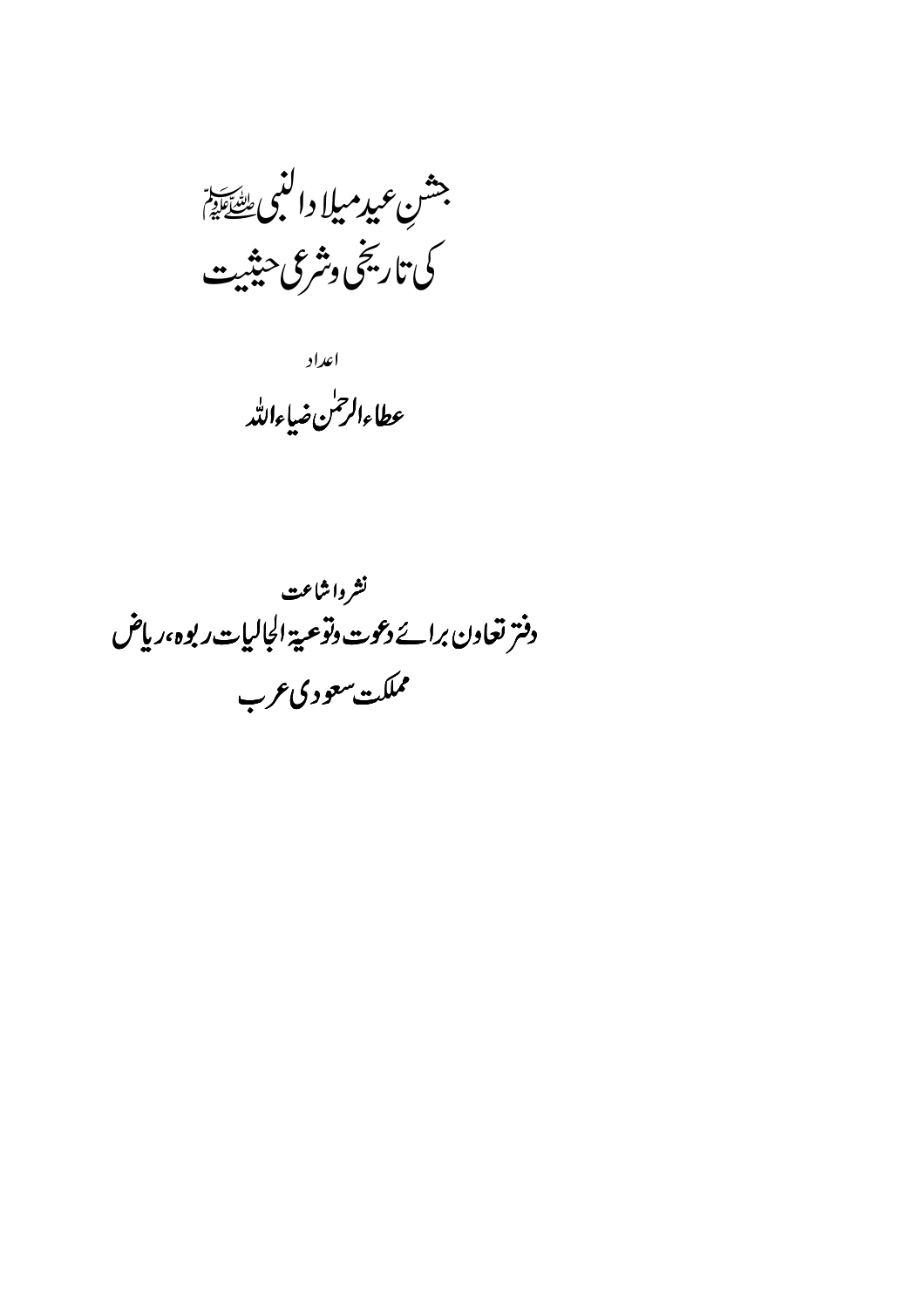## بيي<u>ئ باشالزَبْجُزْ بِلزَبِ</u>جَبِرِ

 $\left(\begin{array}{c} 2 \end{array}\right)$ 

ٱلۡحَمۡدُ لِلَّهِ وَكَفَىٰ وَسَلَامٌ عَلَىٰ عِبادِهِ الَّذِيۡنَ ا صُطَفَىٰ، أَمَّا بَعۡدُ: عصر حاضر کی بدعات میں سےایک تنگین بدعت ماہ رہیج الاول کی بارہویں تاریخ کو نی ﷺ کے یوم پیدائش کا جشن منانا ہے، جسے دنیا کے مخلف ممالک میں لوگ بڑےشوق وعقیدت کے ساتھ مناتے ہیں۔لیکن اس<sup>جش</sup>ن میلا دکی شرعی اور تاریخی حیثیت کیا ہے؟ یہ خطرناک بدعت اس امت کےاندرکہاں سے درآئی؟اوراس کے در پر دہ کیامقاصد کارفر ما تھے؟اس سےا کثر لوگ نابلداورغا<sup>ف</sup>ل ہیں۔امید ہے کہاگراس حقیقت کی نقاب *ک*شائی کی جائے اوراس کےاپچادکرنے والوں کے چپروں اوران کےخیبیث مقاصد سے پردہ اٹھایا جائےنو سنت رسول کےشیدائیوںاورمحبت رسول ﷺ کا دم کجرنے والے مسلمانوں کی سمجھ میں بات ضرورآ ئے گی،اس پروہ ٹھنڈے دل سےغور دفکر کریں گےاوران شاءاللہ دہ اس سے تائب ہوکرراہ راست پرآ ئیں گے۔ خپرالقر ون کی تین صدیاں گذرگئیں بیکن تاریخ کےاندرکہیں بھی اس بات کا ثبوت نہیں ملتا کہ صحابۂ کرام، یا تابعین، یا تبع تابعین اوران کے بعد آنے والےلوگوں میں سے کسی ایک مخص نے بھی میلا د نبی طِتِّخَانِہُمْ کا جشن منایا ہو،حالانکہ وہ نبی طِتِّخَانِہُمْ سے بے پناہ محبت کرنے والے بہنت کا سب سے زیادہ علم رکھنے والے اور آپ ﷺ کی شریعت کی تابعداری کرنے کے بڑے *تریص تھے۔* سب سے پہلےجس نے اس بدعت کی ایجاد کی وہ بنوعبیدالقداح ہیں جواپنے آپ کو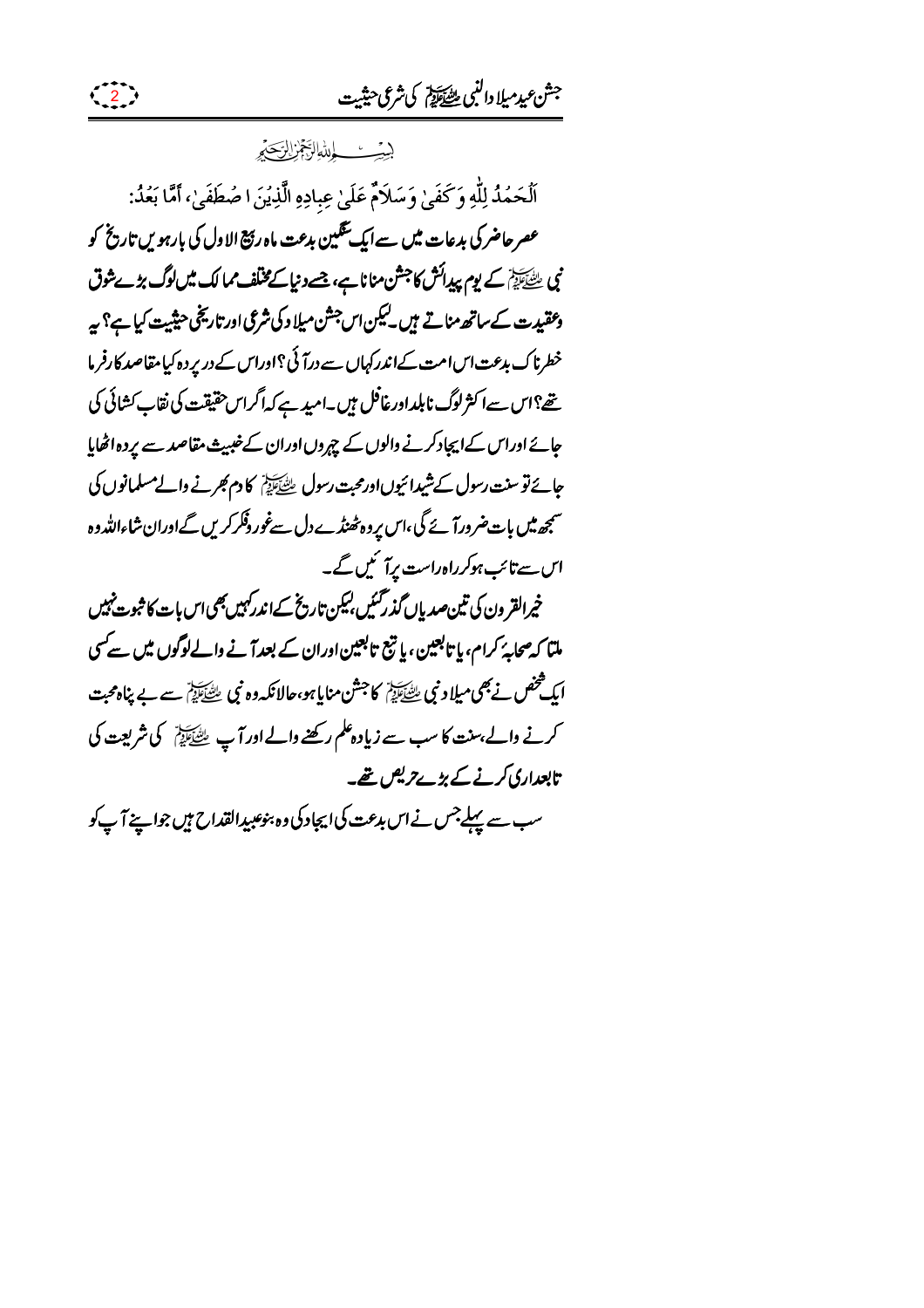فاطمى كہتے تھےاور اولادعلى بن الى طالب رضي الله عنه كى طرف انتساب كرتے تھے، درحقیقت وہ مذہب باطنبیک بانیوں میں سے ہیں،ان کا داداابن دیصان– جوالقداح کےلقب سےمعروف جعفربن محمدالصادق کا آ زادکر دہ غلام اورا ہواز کا پاسی تھا۔عراق کےاندر مذہب باطنیہ کےمؤسسین میں سے تھا، پھراس نےمغرب (مراکش) کی طرف کوچ کیااور وہاںاس نے عقیل بن انی طالب کی طرف اپناانتساب کیا،اور بیگیان کیا کہ وہ ان کی نسل سے ہے، جب اس کی دعوت میں غالی رافضیو ں کی ایک قوم داخل ہوگئی تو اس نے پہ دعویٰ کیا کہ وہ محمد بن اساعیل بن جعفرالصادق کی اولا دیں سے ہے، انہوں نے اس کےاس دعویٰ کوقبول کرلیا جالانکہ حقیقت ہے۔ کے گھرین اساعیل بن جعفر الصادق نے اپنی کوئی اولا دنہیں چھوڑی تھی،اس کے تبعین میں سے تمدان بن قرمط تھا جس کی طرف قرامطہ کی نسبت ہے، پھرایک مدت کے بعدان میں سے سعید بن الحسین بن احمد بن عبدالله بن ميمون بن ديصان القداح كے نام سے معروف څخص ظاہر ہوا،اور اس نے اپنا نام دنسب بدل دیااورا ہینے ماننے والوں سے کہا کہ میں :عبیدِ اللہ بن اُحسن بن محمہ بن اساعیل بن جعفر الصادق ہوں،اس طرح مغرب ( مرائش ) میں اس کے فتنبر كاظهور ہوا۔

 $\frac{3}{3}$ 

لیکن علم انساب کے ماہر مخفقین اس کےاس دعویٰ نسب کا انکار کرتے ہیں، چنانچہ ربَّةِ الآخر ٢٠٢م ه ميں فقہا، محدثین، قاضوں اورصالحین کی جماعت نے محضرنامے تبار کیے جوفاطمیپوں (عبید یوں ) کےنسب میں طعن اورقدح پر مشتمل تھےاورسب نے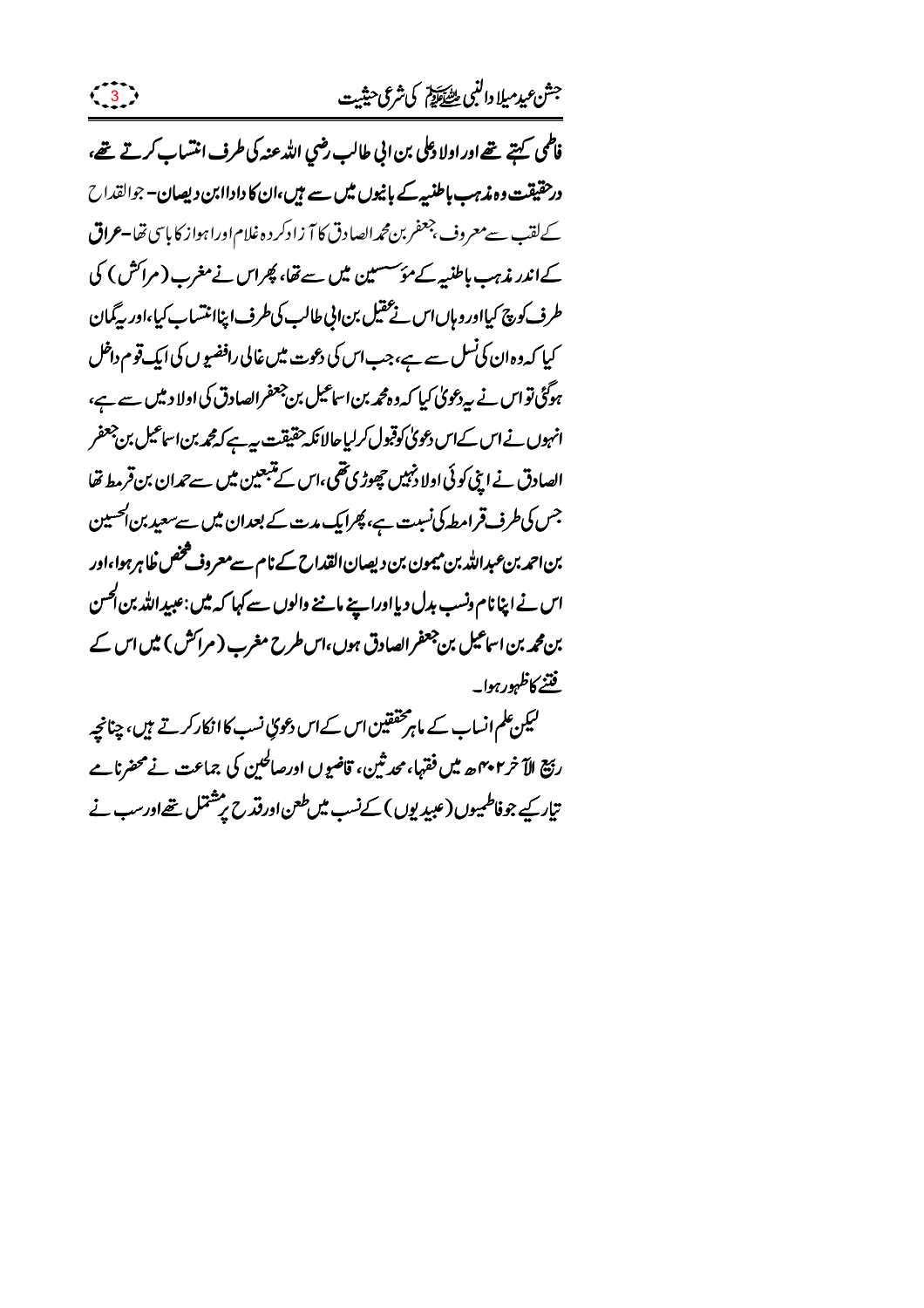پیشہادت دی کہ جا کم مصر بمنصور بن نزار۔ ملقب بہ''الحا کم''۔ بن معد بن اساعیل بن عبدالله بن سعید جب بلا دمغرب ( مراکش ) کی طرف کوچ کیا تو وہاںا بنا نام عبیداللہ اورلقب مہدی رکھ لیا،اس کےاسلاف خوارج تھے علی بن الی طالب کی اولا دیں ان کا کوئی نسب نہیں ہے،اور جو پچھ انہوں نے دعویٰ کیا ہے وہ باطل اور جھوٹ ہے، ہلکہ علی بن ابی طالب کے خانوادہ کے سی فرد کے بارے میں ہمیں پہلم نہیں کہ اس نے انہیں خوارج گر داننے میں تو قف کیا ہو، حا کم مصراوراس کے اسلاف کفار،فساق، فجار اورطحد و زندیق ہیں،اسلام کے منکر اور مجوسیت اور ثنویت کے معتقد ہیں،انہوں نے حدود کومعطل کردیا،شرمگاہوں کومباح کردیا،شراب کوحلال کردیا ہے اورخونریز پی کا بإزارگرم کرکھا ہے،انبیاےکرام کوسب وشتم کرتے ،سلف پرلعنت بھیجتے اور ر بو بہت کا دعویٰ کرتے ہیں۔اس محضر پرحنفی، ماکیی، شافعی جنبلی،اہل حدیث،اہل کلام،علابے انساب،علویوںاورعام لوگوں کے دینخط موجود ہیں، جوسب کےسب ان کےنسب میں قدح دطعن کرتے اورانہیں اولا دمجوں پا پہود میں سےقراردیتے ہیں،ان میں سے بطور مثال:المرتضى،الرضى،ابوالقاسم جزري،ابوحامداسفرا ئيني،ابوا*كحسن قد دري،ابوعبد*الله بیضاوی ، ابوعبد اللہ صیمری،ابولقاسم تنوخی ہیں،بعض علماء نے ان کے ردیں مستقل کتابیں تصنیف کی ہیںاوراس بات سے نقاب کشائی کی ہے کہ ان کا مذہب خلابر میں رفض توشيع اور باطن ميں كفرمحض نفايہ (البداية والنہاية لا بن كثير ۱۵/ ٣۵- ٥٣٠ ) فاطمیوں (عیبد یوں ) کا داخلہ مصر کےاندر ۵/ رمضان۲۶۲ ہے میں ہوا،اور یہی ان کے

 $\left(\begin{array}{c} 4 \end{array}\right)$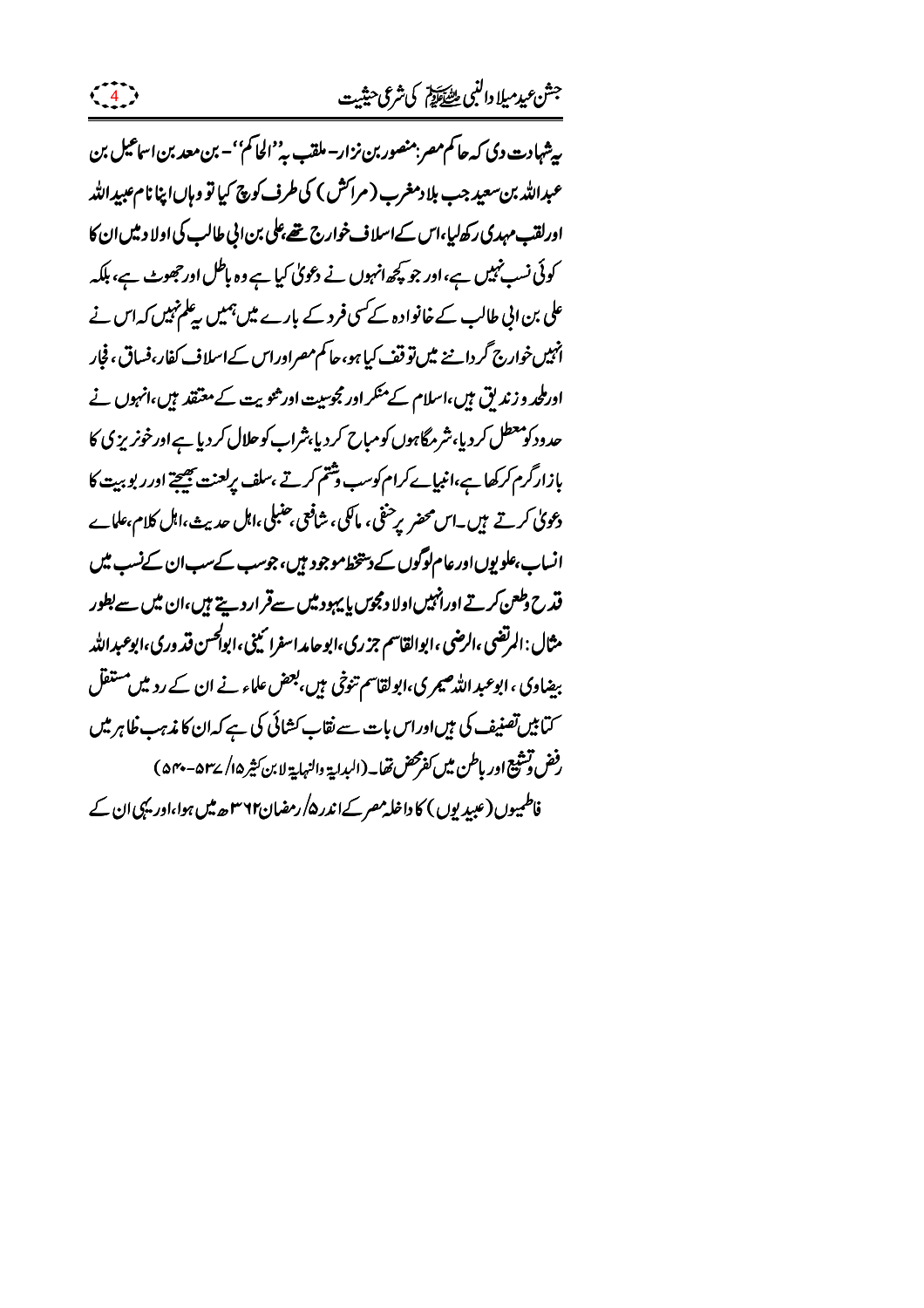دورِحکومت کا آغاز ہے، چنانچہ عام طور سے برتھ ڈے(سالگرہاور برسی) منانےاورخصوصاً نی سے ایک کے یوم پیدائش کا جشن منانے کی بدعت عبیدیوں کے *عہد* میں ظاہرہوئی،اور انہی لوگوں نے پہلی بارمسلمانوں کے لئے بدعی تقریبات کا درواز ہ کھولا، یہاں تک کہ بیہ لوگ ميلاد نبي ﷺ ،ميلادعلى بن ابي طالب،ميلادحسن،ميلادحسين اور ميلاد فاطمة الزہراء منانے کے ساتھ ساتھ، مجوسپوں اور عیسائیوں کے تہواروں کو بھی بڑے نزک داختشام کےساتھ مناتے تھے،مثلانوروز ،غطاس،میلادیبج ادرعدس دغیرہ، بیاس بات کا واضح ثبوت ہے کہ وہ اسلام سے *کس فذ*ر دوراوراس کے مخالف تھے، نیز <sub>س</sub>پاس بات کی بھی دلیل ہے کہ وہ مذکورہ بالاتقریبات - میلا د نبی،میلا دعلی اورمیلا دحسن حسین وغیرہ–کا اہتمام نبی ﷺ سےمحت اورآپ کی آل سےمحت کی خاطرنہیں کرتے تھے، ہلکہان تقریبات کوایجاد کرکے در پردہ ان کا مقصد اپنے باطل باطنی مذہب اور فاسدعقیدے کی لوگوں کےدرمیان نشر واشاعت اورانہیں صحیح دین اورعقبیدۂ سلیمہ سے برگشتہ کرناتھا۔ سوال ہہ ہے کہ کیا کوئی صاحب عقل وشعور اور اپنے دین پرغیورمسلمانٴ عبید یوں فاطمیوں کی ایجادکر د ہاس گھناؤنی بدعت کومنائے گا؟!!! مزید برآ ںاُس دور کی ساجی حالت پرنظر ڈالنے سے پۃ چلتا ہے کہ عبیدیوں کی سیاست صرف ایک مقصد کےحصول پر مرکوزتھی ،اور وہ تھا پوری جانفشانی اوراخلاص کے ساتھ لوگوں کواپنے مذہب کوقبول کرنے پرآ مادہ کرنااوراسے دیارمصراورآس پاس کے زیر حکومت ملکوں میں عام کرنا۔ چنانچہ عبیدی حکام یہودونصاری کے ساتھ حددرجہ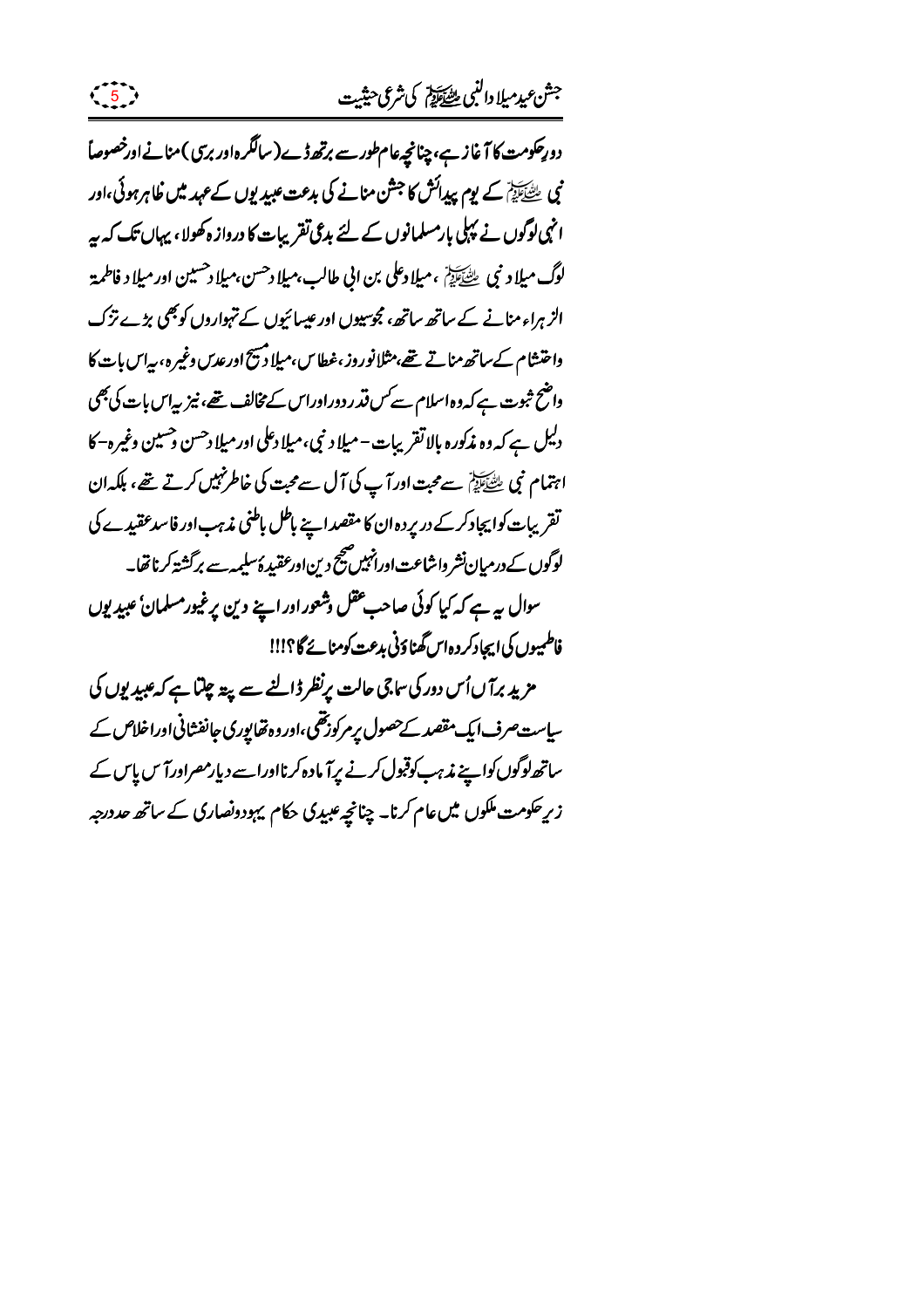ہدردی اور رعایت کا برتاؤ کرتے تھے،انہیں اعلی مناصب اور وزارتوں پر فائز کرتے تھے،دوسری طرف اہل سنت کے ساتھ ان کا معاملہ اس کے برخلاف تھا،خلفاے ثلاثہ اوران کےعلاوہ دیگر صحابہ پخ سقینی اور عام سنیوں کومنبر دمحراب سے کعن طعن کیا جا تا تھا،۲۷سے میں تمام ہلا دمصر میں تراویح کی نماز بندکر دی گئی،۴۹۵سے میں مصر کےاندر تمام مسجدوں ،عمارتوں ،قبرستانوں اور دکانوں پرسلف صالحین کےلعن طعن پرمشتمل عبارتیں ککھوائی گئیںاوراسے رنگ دروخن سے منقش کیا گیا۔ان تمام چیز وں سے بڑھ کر پہ کہ عبیدی حاکم (منصور بن نزار ) نے الوہیت کا دعویٰ کیا،اورلوگوں کوحکم دیا کہ جب خطیب منبر پراس کا نام ذکر کرے تواس کی تعظیم میں صف بستہ کھڑے ہوجا ئیں، چنانچہاس کے تمام ممالک میں ایبا ہی کیا گیا یہاں تک کہ حرمین شریفین میں بھی،اور خاص طور سےاہل مصرکو بیٹھم تھا کہ جب اس کا ذکر آ ئے تو وہ سجد ہوریز ہو جاپا کریں۔ کیا پھربھی ایک غیورمسلمان ان دشمنان اسلام کی ایجاد کردہ فتیح بدعت کے منانے کو رسول لِسَيَابِيَ سے عقيدت ومحبت كا نام دےگا؟!!!

**ایسادی، بیشان ی**و!بہ ہلادکی تاریخ-جسےآج افسوں کہ بہت سارے مسلمان انتہائی گرمچوشی سے مناتے ہیں۔جس کی آڑ میں عبید یوں نے اپنے باطنی مذہب کی تر وزیَ اورنشر واشاعت کی،اورسنت اوراہل سنت کا قلع قبع کیا۔اس لیےعلماےسنت نے جب سےاس بدعت کی ایجادہوئی ہےاس پرنکیرکیا ہےاوراس کی تر دید میں بہت کچھاکھا ہےاور جولوگ اس کوجائز پھہرانے کی کوشش میں دلیلیں تراش کرتے ہیں اسے' عذر گناہ ہدتر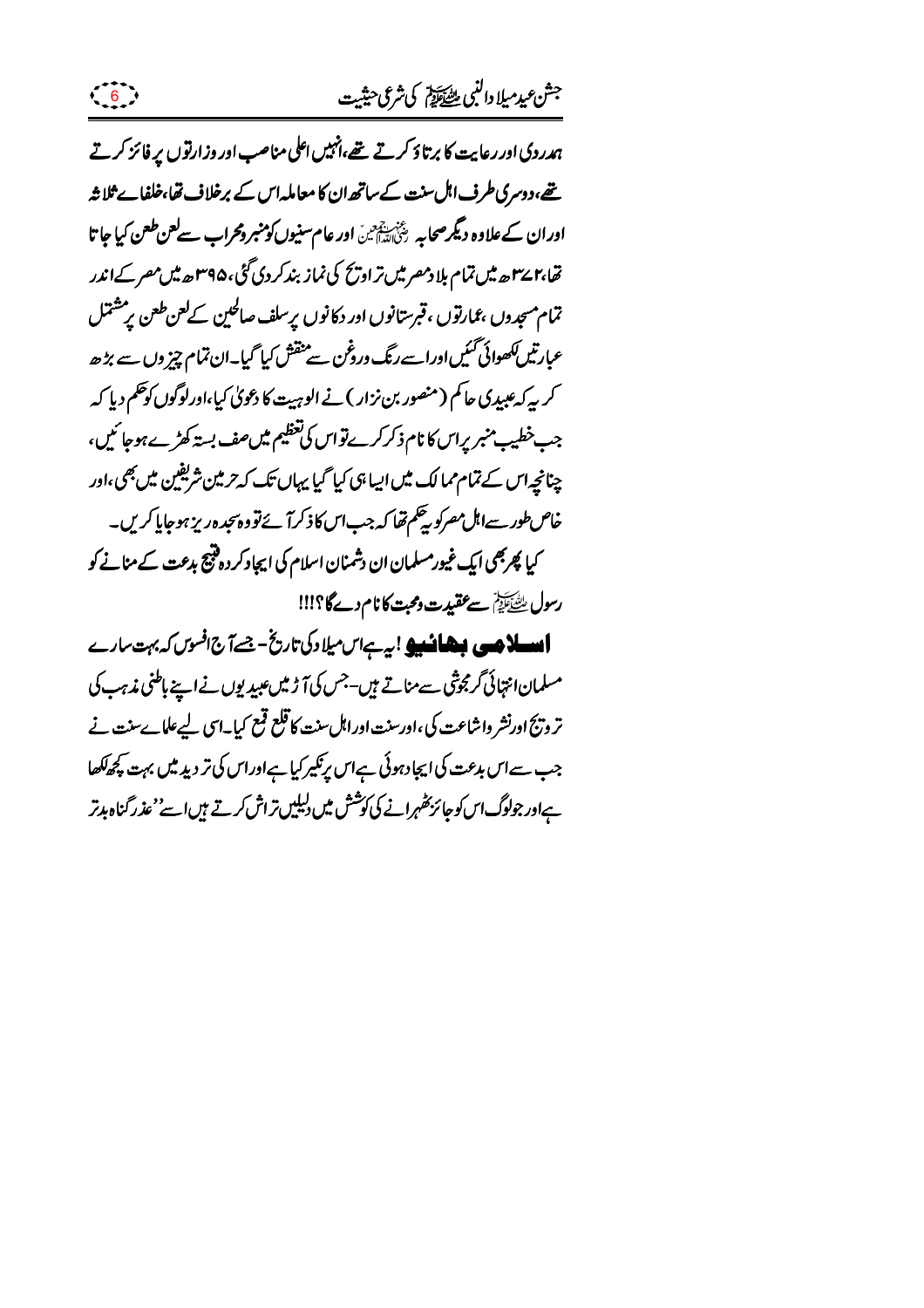از گناہ'' ثابت کیا ہے۔اگر چہاس کے بطلان کے لئے بس اتنا کافی ہے کہ خیرالقرون میں اس کا کوئی سراغ نہیں ملتا،اور جو چیز سلف کے ہاں دین نہیں تھی وہ اب دین نہیں ہوسکتی،اگر وہ خپروٹیکی کا کام ہوتا تو وہ اسے ہم سے پہلے کرچکے ہوتے ، پھربھی اس بارے میں معروف علاسے سنت کے دوفتو ہےآ پ کی خدمت میں پیش کئے جارہے ہیں: سعودی عرب کے سابق مفتی عام ساحة اشیخ عبدالعزیز بن عبدالله بن باز <sub>ت</sub>حلطه جشن میلاد نبی ﷺ کے حکم اور اس میں وقوع پذیر ہونے والے امور کے بارے میںفرماتے ہیں: رسول ﷺ کے یوم پیدائش کا جشن منانا جائز نہیں ہےاور نہ ہی آپ کےعلاوہ کسی غیر کے،اس لئے کہ بیردین کےاندرنٹی ایجاد کی گئیں بدعتوں میں سے ہے، کیونکہ اسے نہ تو رسول ﷺ نے منایا ہے،اور نہ آپ کےخلفا بے راشدین ، نہ دیگر صحابہ رضوان اللہ علیہم اجمعین اور نہ ہی احسان کے ساتھ ان کی انتاع کرنے والوں نے قرون مفصلہ میں اسے منایا ہے،حالانکہ دہ لوگوں میں سب سے زیادہ سنت کاعلم رکھنے دالے،رسول اللہ ﷺ سے سب سے کامل محبت کرنے والے اور بعد میں آنے والےلوگوں سے کہیں زیادہ آپ طِتَّيٰٓاتِہِمْ کی شریعت کی تابعداری کرنے والے تھے۔ نبی طِتَّيٰٓاتِہمْ سے ثابت ہے کہ آپ نےارشادفرمایا:

(( ۖ مَنْ أَحْدَثَ فِيْ أَمْرِنَا هٰذَا مَا لَيْسَ مِنْهُ فَهُوَ رَدٌّ )).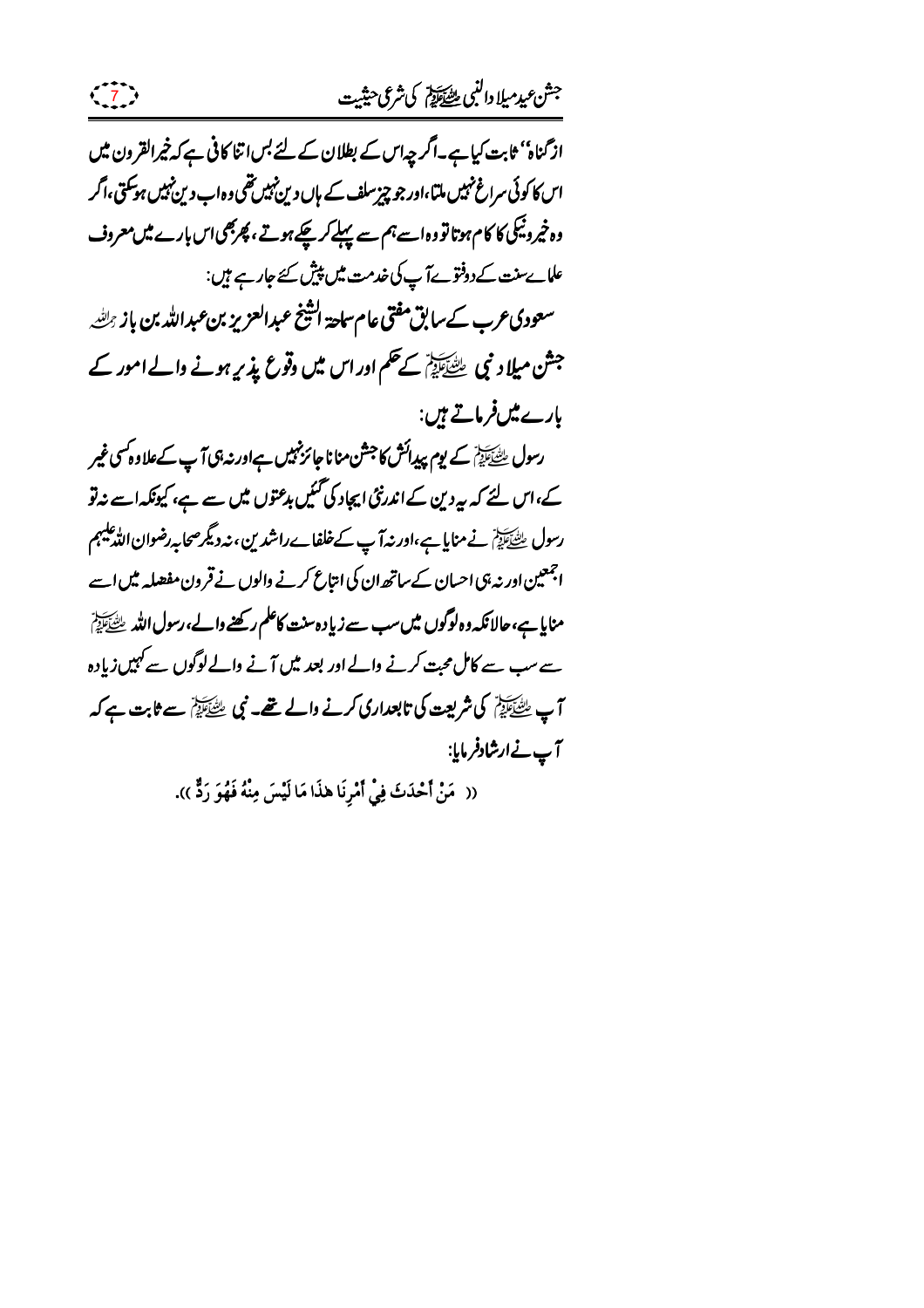جشعيدميلا دالنبي للصكاية كي شرعي حيثيت

جس نے ہمارےاسام(دین) میں کوئی الیپی چیز ایجاد کی جواس سے نہیں ہے،وہ مردود ہے۔ ایک دوسری حدیث میں ارشادفر مایا: (( عَلَيْكُمْ بِسُنَّتِيْ وَسُنَّةِ الْخُلَفَاءِ الرَّاشِدِيْنَ الْمَهْدِيِّينَ مِنْ بَعْدِيْ تَمَسَّكُوْا بهَـا وَعَضُّوْا عَلَيْهَا بِالنَّوَاجِذِ، وَإِيَّاكُمْ وَمُحْدَثَاتِ الْأُمُوْرِ، فَإِنَّ كُلَّ مُحْدَثَةٍ بدْعَةٌ، وَكُلَّ بدْعَةٍ ضَلاَلَةٌ)). تم میری سنت کواور میرے بعد ہدایت یافتہ خلفاے راشدین کی سنت کولازم پکڑ و،اسے مضبوطی سے تھام لواوراسے دانتوں سے جکڑ لو،اورنٹی ایجادکر دہ چیز وں سے بچو، کیونکہ ہرنٹی ایجادکر دہ چیز بدعت ہے،اور ہر بدعت گمراہی ہے۔ مذکورہ دونوں حدیثوں کےاندریختی کے ساتھ بدعتیں ایجاد کرنے اوران پرعمل کرنے سے متنبہ کیا گیا ہے۔ نیز اللہ سجانہ دتعالی اپنی کتاب مبین کےاندرارشادفر ماتا ہے: ﴿وَمَا آتَاكُمُ الرَّسُولُ فَخُذُوهُ وَمَا نَهَاكُمُ عَنۡهُ فَانتَهُوا وَاتَّقُوا اللَّهَ إِنَّ اللَّهَ شَدِيدُ الُعِقَابِ﴾ جو پچھ رسول تہہیں دیں اسے لےلو،اور جس سےروک دیں اس سے باز آ جاؤ،اور الدّْرْتعالى سے ڈرتے رہو، یقیناًالدّْرتعالى تخت عذاب والا ہے۔(سورۃالحشر:٤). دوسرے مقام پراللہ عزوجل نےفرمایا: ﴿فَلَيَحۡذَرِ الَّذِيۡنَ يُخَالِفُونَ عَنۡ أَمُرِهِ أَن تُصِيۡنَهُمۡ فِتَنَةٌ أَوۡ يُصِيۡنَهُمۡ عَذَابٌ

 $\begin{pmatrix} 8 \end{pmatrix}$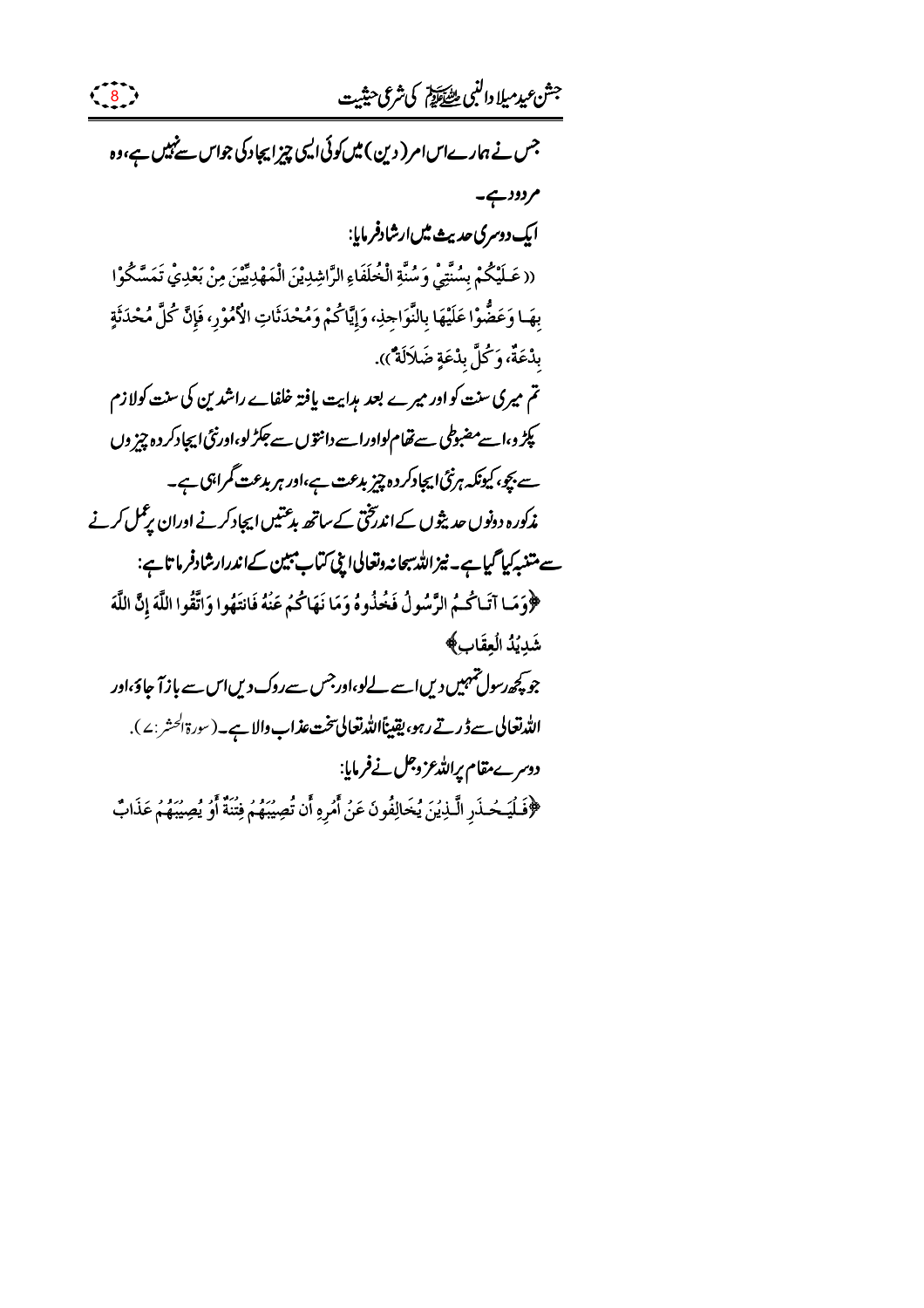ألِيمُ﴾ جولوگ حکم رسول کی مخالفت کرتے ہیں انہیں ڈرتے رہنا چاہئے کہ کہیں ان پرکوئی زبردست آفت نداً پڑے پاانہیں دردناک عذاب نہ پہنچے۔(سورۃالنور:٦٣). اورفرمايا: ﴿لَقَـٰذُ كَانَ لَكُمۡ فِيۡ رَسُولِ اللَّهِ أُسۡوَةٌ حَسَنَةٌ لِّمَن كَانَ يَرۡجُو اللَّهَ وَالۡيَوۡمَ الْآخِرَ وَذَكَرَ اللَّهَ كَثِيْراً﴾ یقیناً تمہارے لئے رسول اللہ میں عمدہ نمونہ موجود ہے، ہراس شخص کے لئے جواللہ تعالی کی اور قیامت کے دن کی تو قع رکھتا ہے اور بکثرت اللہ تعالی کی پاد کرتا ہے۔(سورة الاحزاب:۲۱). اورفرمايا: ﴿وَالسَّابِمَٰونَ الْأَوَّلُونَ مِنَ الْمُهَاجِرِيْنَ وَالْأَنصَارِ وَالَّذِيْنَ اتَّبَعُوهُم بِإِحُسَانِ رَّضِيَ اللَّهُ عَنْهُمُ وَرَضُواُ عَنْهُ وَأَعَدَّ لَهُمْ جَنَّاتٍ تَجْرِيُ تَحْتَهَا الأَنْهَارُ خَالِدِيْنَ فِيُهَا أَبَداً ذَلِكَ الْفَوُزُ الْعَظِيُمِ، جومہاجرین اورانصار سابق اور مقدم ہیں اور جتنے لوگ اخلاص کے ساتھ ان کے پیرو ہیں اللہ ان سب سے راضی ہوااور وہ سب اس سے راضی ہوئے اوراللہ نے ان کے لئے ایسے باغ مہیا کرر کھے ہیں جن کے پنچےنہریں جاری ہوں گی جن میں ہمیشہ رہیں گے، پیربڑی کامیابی ہے۔(سورۃالتوبۃ: ۱۰۰).

 $\left(\begin{array}{c}9\end{array}\right)$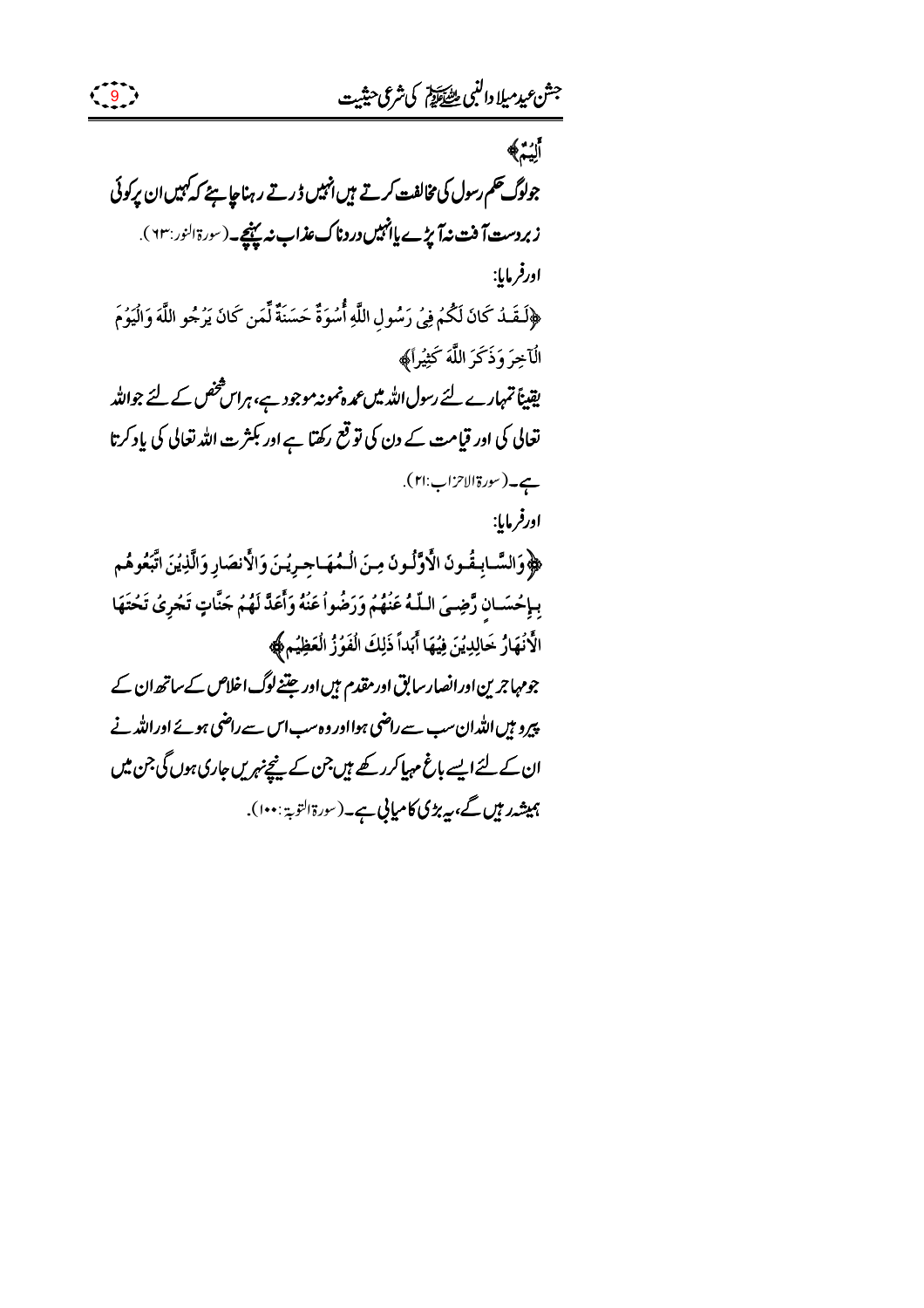ادرارشادفرمايا: ﴿الْيَهُمَ أَكُسَلَتُ لَكُمُ دِيُنَكُمُ وَأَتَمَمُتُ عَلَيْكُمُ نِعُمَتِي وَرَضِيَتُ لَكُمُ الإسُلَامَ دِيُناً ﴾ آج میں نے تمہارے لئے دین کو کامل کردیا اورتم پر اپنا انعام کجر پورکردیا اور تمہارے لئے اسلام کےدین ہونے پر بضامند ہوگیا۔(سورۃالمائدۃ بہ). اس معنی کی آبیتیں بہت زیادہ ہیں۔ اس طرح کے برتھ ڈے(سالگرہ اور بری) کی تقریبات کےایجادکرنے سے پیٹھہوم نکلناہے کہ اللہ سمحانہ وتعالیٰ نے اس امت کے لئے دین کو کامل نہیں کیا ہے،اور رسول ﷺ نے اس چیز کی تبلیغ نہیں کی ہےجس پڑ کل کرناامت کے لئے مناسب ہے،

 $\left( \begin{array}{c} 10 \\ 1 \end{array} \right)$ 

یہاں تک کہ بہ متاخرین آئے اوراللہ کی شریعت میں ایپی چز ایجادکر ڈالی جس کااللہ تعالیٰ نے تکم نہیں دیاہے، بیٹیال کرتے ہوئے کہ بیانہیں اللہ تعالیٰ سے قریب کردےگا۔ ہلاشبہ بیہ بہت خطرناک ہےاوراللہ تعالیٰ اوراس کے رسول ﷺ پراعتراض ہے،جبکہ اللہ تعالیٰ نےاپنے بندوں کے لئے دین کوکمل کردیا ہے،اوران پرای فیتیں کھر پورکر دی ہیں۔ رسول ﷺ نے داضح طور پراسلام کےاحکام کی تبلیغ کر دی ہے،اورکوئی بھی ایساراستہ جو جنت تک پہنچانے والا اور جہنم سے دورکرنے والا ہےاسےامت کے لئے بیان کردیا ہے،جیپا کہ صحیح حدیث کے اندرعبد اللہ بن عمر ٹِٹاتُوْ سے ثابت ہے کہ رسول ﷺ نے ارشادفرمايا: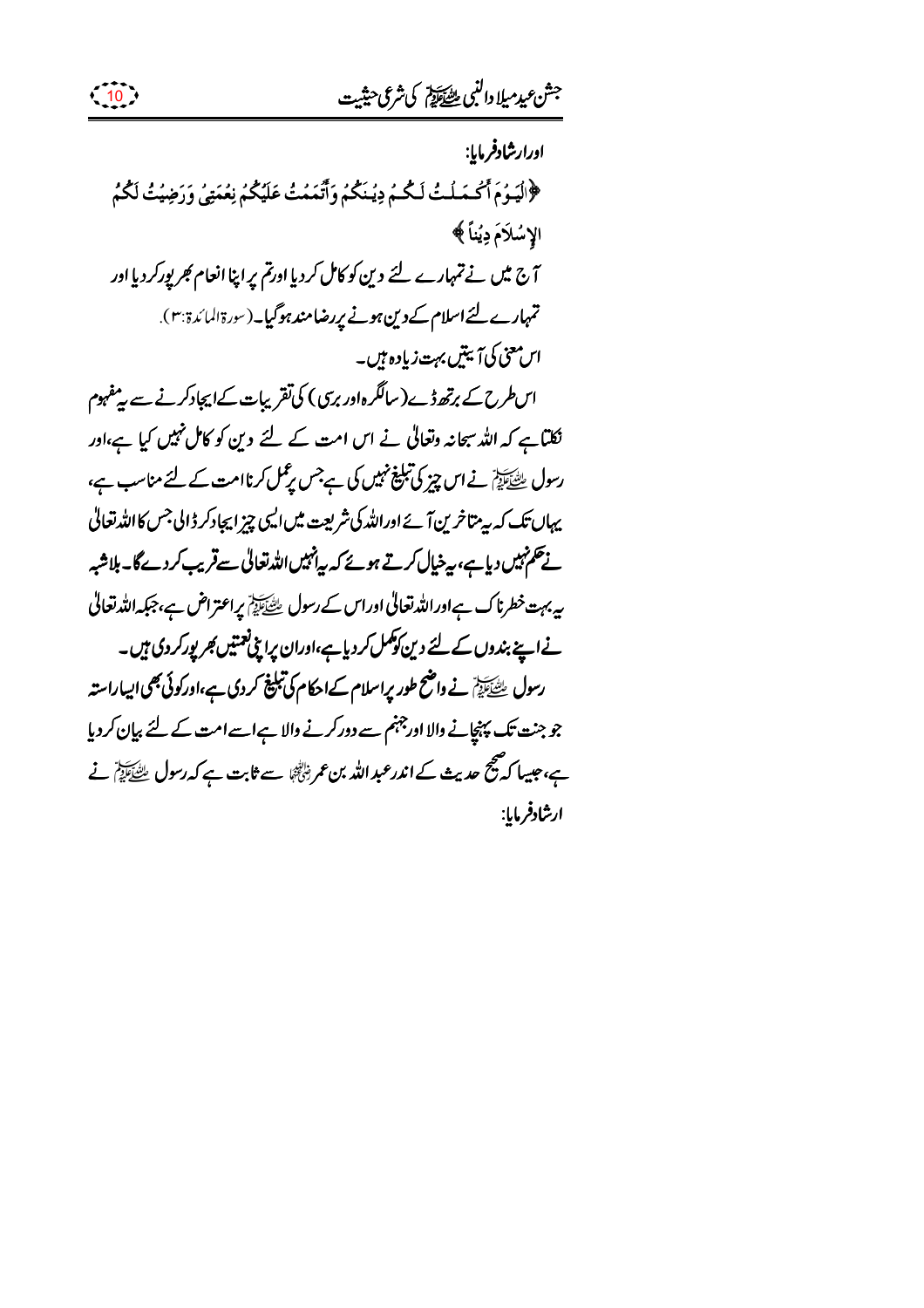(( مَا بَعَثَ اللَّهُ مِنْ نَبِيٍّ إِلَّا كَانَ حَقًّا عَلَيْهِ أَنْ يَدُلَّ أُمَّتَهُ عَلَىٰ خَيْرٍ يَعْلَمُهُ لَهُمْ، وَيُنْذِرَهُمْ مِنْ شَرٍّ يَعْلَمُهُ لَهُمْ)) اللہ تعالٰی نے جس نی کوبھی مبعوث فرمایا ہےاس پر بیہ داجب تھا کہ وہ جوبھی خیر وبھلائی ان کے لئے جانتا تھااپنی امت کی اس طرف رہنمائی کرےاوروہ جوبھی شر وبرائی ان کے لئے جانتا تھاانہیں اس پر متنبہاورآ گاہ کرے۔(صحیح مسلم) اور بیہ بات معلوم ہے کہ ہمارے نبی ﷺ تمام انبیاء میں افضل اوران کے خاتم ہیں، اوران سب میں تبلیغ اور نصیحت وخیرخواہی کےاعتبار سے کامل ترین میں،اگر جشن میلا دمنا نا اس دین سے ہوتا جسے اللہ سمحانہ وتعالیٰ پسندفر ما تا ہے،تو رسول ﷺ اسے امت کے لئے ضرور بیان کرتے، یااسےایپی زندگی میں منائے ہوتے، یااسے آپ کےصحابہ رَثْیٰٓاَ یُہَا منائے ہوتے،لہٰذا جب ان میں سےکوئی چیز واقع نہیں ہوئی تو معلوم ہوا کہ اس کا دین اسلام سے کوئی سردکارنہیں ہے، ہلکہ وہ ان نوایچاد کردہ چیز وں میں سے ہے جس سے رسول ﷺ نے اینی امت کومتنیہ اورآ گاہ کیا ہے،جیپیا کہ سابقہ دوحد پثوں میں اس کا ذکر ہو چکا ہے۔ان دونوں حدیثوں کےمعنی میں دیگر حدیثیں بھی دارد ہوئی ہیں،مثلا خطبہ جمعہ میں آپ ﷺ کا پیفرمان: ((أَمَّا بَعُدُ، فَإِنَّ خَيْرَ الْحَدِيُثِ كِتَابُ اللَّهِ، وَخَيْرَ الْهَدُي هَدُيُّ مُحَمَّدٍا ، وَشَرَّ الْأَمُورِ مُحْدَثَاتُهَا، وَكُلَّ بِدُعَةٍ ضَلَالَةٌ )).

امابعد، بہترین بات اللہ تعالیٰ کی کتاب ہے، اور بہترین راستہ محمہ ﷺ کا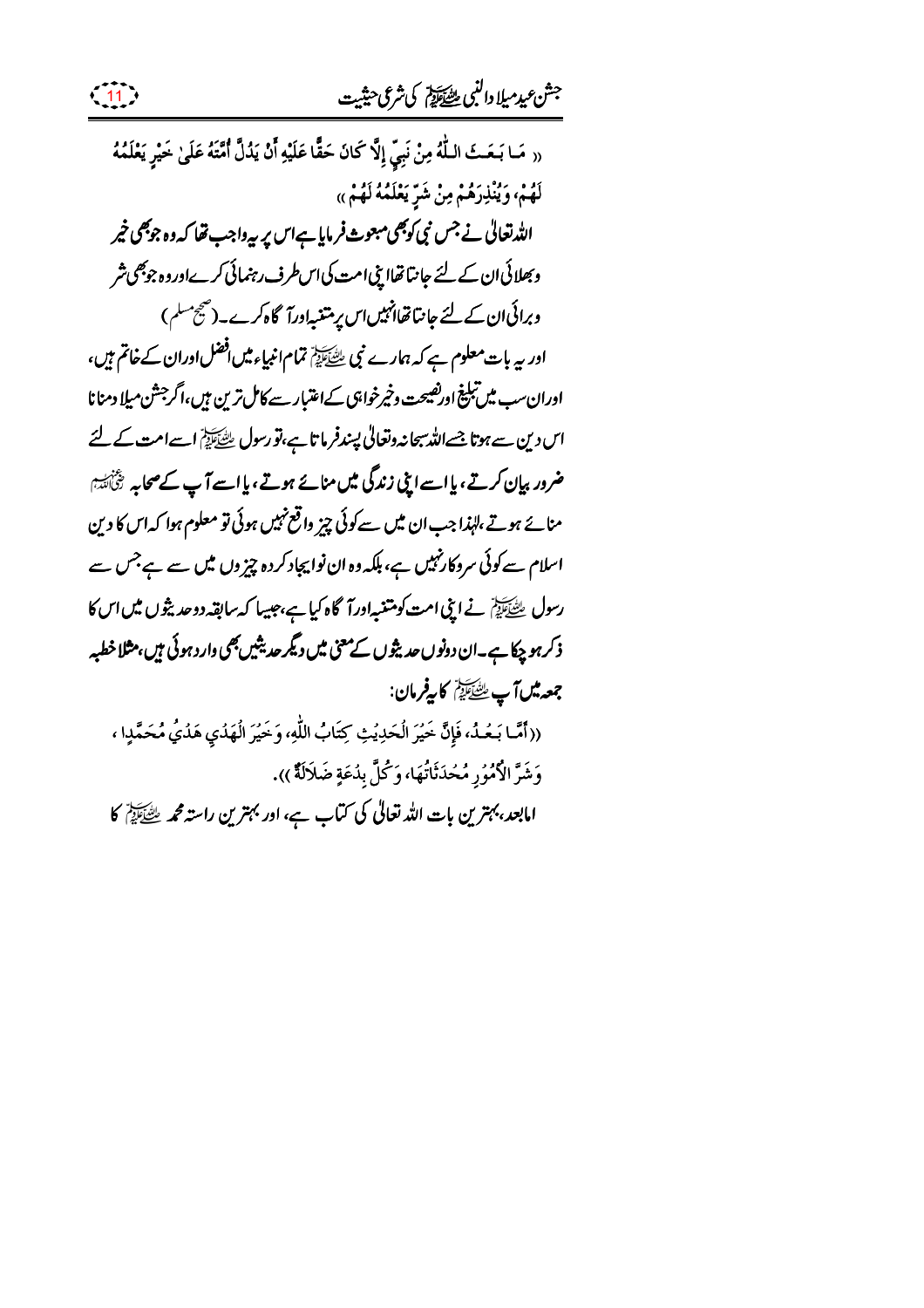



 $\frac{12}{12}$ 

﴿يَا أَيُّهَا الَّذِينَ آمَنُواْ أَطِيُعُواْ اللَّهَ وَأَطِيُعُواْ الرَّسُولَ وَأُوْلِيُ الْأَمُرِ مِنكُمْ فَإِن تَخَازَعُتُمْ فِي شَيْءٍ فَرُدُّوهُ إِلَى اللَّهِ وَالرَّسُولِ إِن كُنتُمْ تُؤْمِنُونَ بِاللَّهِ وَالْيَوُمِ الآخِر ذَلِكَ خَيْرٌ وَأَحْسَنُ تَأُويُلَاَ ﴾

اےایمان والو! فرمانپرداری کرواللہ تعالی کی اورفر مانبرداری کرورسول (ﷺ) کی اورتم میں سےاختیار والوں کی ۔ پھراگر سی چیز میں اختلاف کر دنواسےلوٹاؤاللہ کی طرف اور رسول کی طرف،اگر تہہیں اللہ تعالی پراور قیامت کے دن پراپمان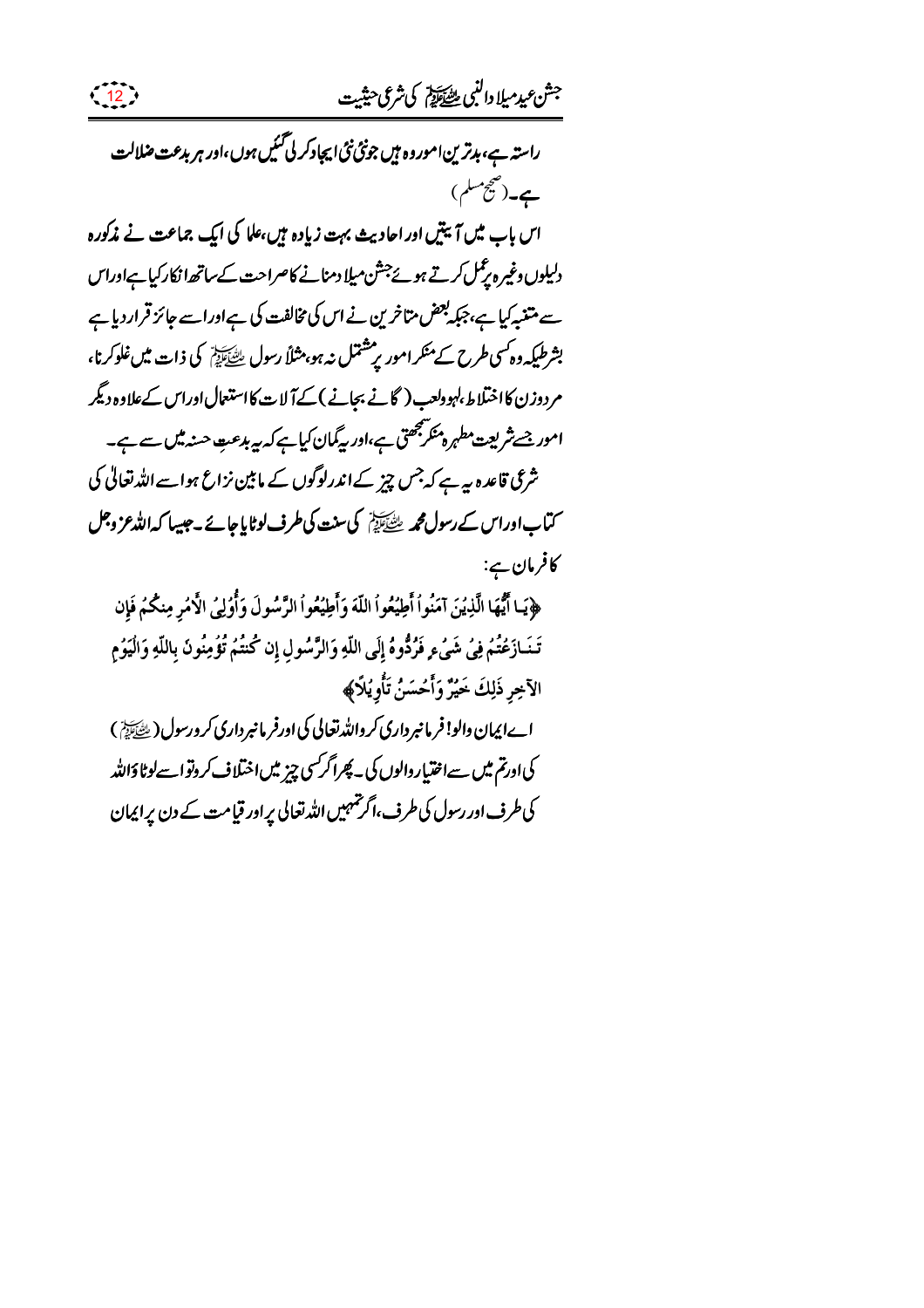## جشع يدميلا دالنبي للطياط كيثري حيثيت



(سورةالشوري:١٠)

ہم نے اس مسَلہ-جشن میلا داکنبی–کواللہ سبحانہ وتعالیٰ کی کتاب کی طرف لوٹایا تو ہم نے پایا کہ دہ ہمیں رسول ﷺ کی اس چیز کےاندرا تباع کاحکم دیتا ہے جسے لےکرآ پآ ئے میں،اوراس چیز سے بچنے کاحکم دیتا ہے جس سے آپ ﷺ نے ہمیں روکا ہے،اورہمیں اس بات کی خبر دیتا ہے کہ اللہ تعالیٰ نے اس امت کے لئے اس کے دین کوکمل کردیا ہے،اور بی<sup>جش</sup>ن مناناان چیز وں میں سے نہیں ہے جسے رسول ﷺ کے *کہ آئے ہیں،س*ووہ اس دین میں سے نہیں ہے جسے اللہ تعالیٰ نے ہمارے لئے کامل فرمایا ہےاورہمیں اس کے اندررسولﷺ کی انتاع کاحکم دیاہے۔

ہم نے اس مسکہ کوسنت رسول ﷺ کی طرف بھی لوٹایاتو ہمیں اس کےاندر بیہ بات نہیں ملی کہ آپ نے اسےخود منایاہے،اور نہ ہی یہ بات کہ آپ نے اس کاحکم دیا ہےاور نہ ہی ہہ بات کہ آپ کےصحابہ کرام پچُنائیہ نے اسےمنایا ہے،لہٰذااس سے ہمیں پید چلا کہ دہ دین میں سے نہیں ہے، ہلکہ وہ نو ایجاد کردہ ہدعتوں میں سے اوراہل کتاب یہود ونصار کی کے تہواروں میں مشابہت اختیارکرنے میں سے ہے،اس سے ہر معمولی بصیرت اورحق کی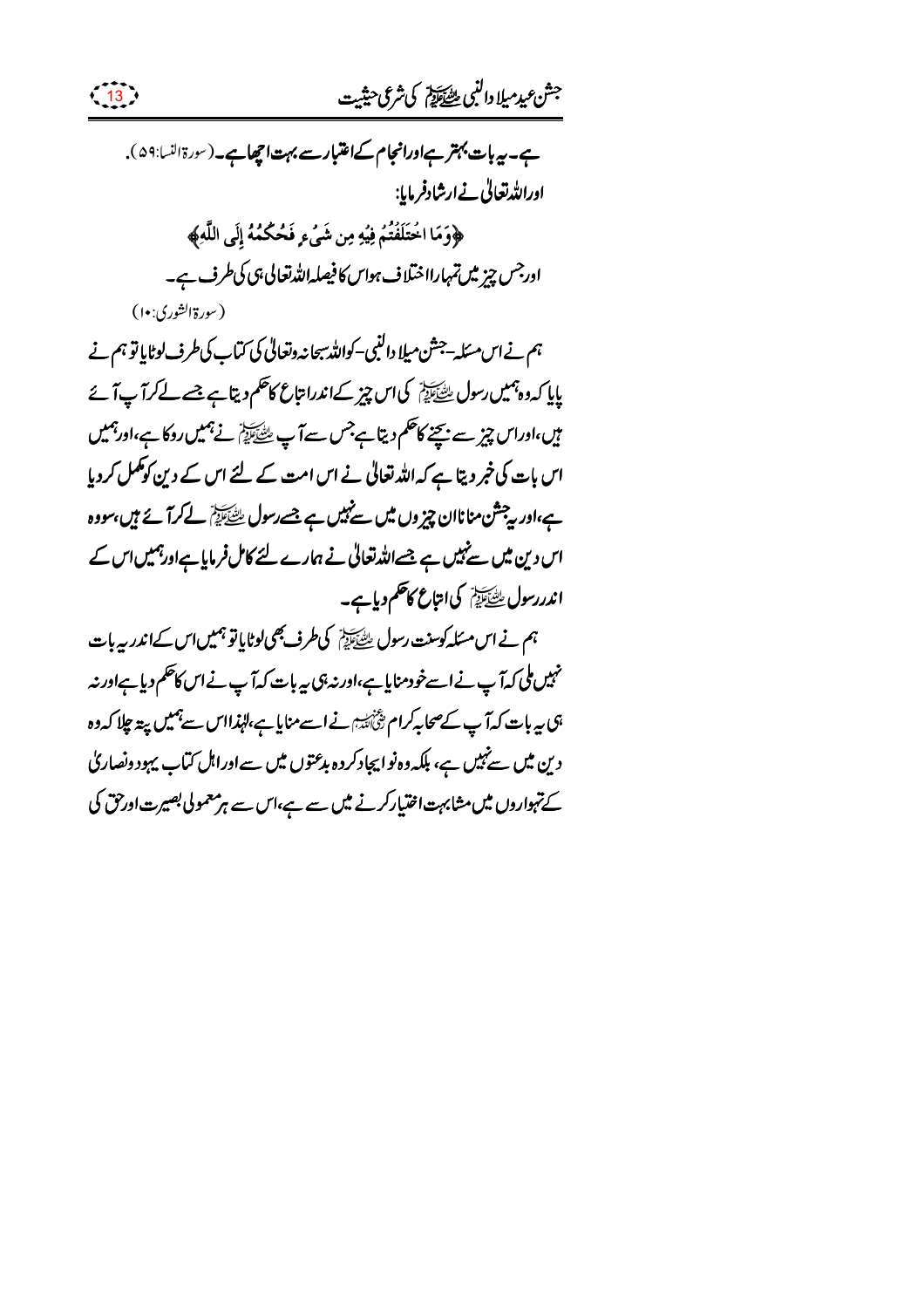رغبت رکھنے دالےادراس کی طلب میں انصاف سے کام لینے دالے کے لئے پیروز روش کی طرح واضح اورعیاں ہوجا تا ہے کہ جشن میلا دمنا نادین اسلام میں سےنہیں ہے، ہلکہ دہ ان نوابیجاد کردہ بدعتوں میں سے ہے جسے اللہ سبحانہ وتعالٰی اوراس کے رسول ﷺ نے ترک کرنے اوراس سے بیچنے کاظم دیا ہے،اور عقلمندآ دمی کے لئے ہیںمناسب نہیں ہے کہ دہ چہاردا تگ عالم میں اس کومنانے والوں کی کثر ت سے دھوکہ کھائے ، کیونکہ حق زیاد ہ لوگوں کے کرنے سے نہیں پیچانا جاتا، ہلکہ حق کے پر کھنے کا معیار اور کسوٹی شرعی دلیلیں ہیں، جیپا کہاللہ تعالٰی نے یہودونصاریٰ کے بارے میں ارشادفر مایا: ﴿وَقَـٰالُـواۡ لَـن يَدۡخُلَ الۡجَنَّةَ إِلَّا مَن كَانَ هُوداً أَوۡ نَصَارَى تِلۡكَ أَمَانِيُّهُمۡ قُلۡ هَاتُواْ بُرُهَانَكُمُ إِن كُنتُم صَادِقِيْنَ﴾ پہ کہتے ہیں کہ جنت میں یہود ونصاری کےسوااورکوئی نہ جائے گا، رصرف ان کی آ رزوئیں ہیں،ان سے کہوکہ اگرتم سیچ ہوتو دلیل تو پیش کرو۔(سورۃالبقرۃ:۱۱۱) اورفر مايا: ﴿وَإِن تُطِعُ أَكْثَرَ مَن فِي الْأَرُضِ يُضِلُّوكَ عَن سَبِيُلِ اللَّهِ ﴾ اور د نیامیں زیاد ہ لوگ ایسے ہیں کہ اگر آپ ان کا کہنا مانے لگیں تو وہ آپ کواللہ کی راہ سے بےراہ کر دیں۔(سورۃالانعام:۱۱۶) ر جشن میلا د– بدعت ہونے کے ساتھ ساتھ–ا کثر و بیشتر دیگرمنکرات پر بھی مشتمل ہوتا ہے،مثلاً مردوزن کا اختلاط،گانا بجا نااورآ لات موسیقی کا استعال،نشہآ وراشیا کا استعال

 $\frac{14}{14}$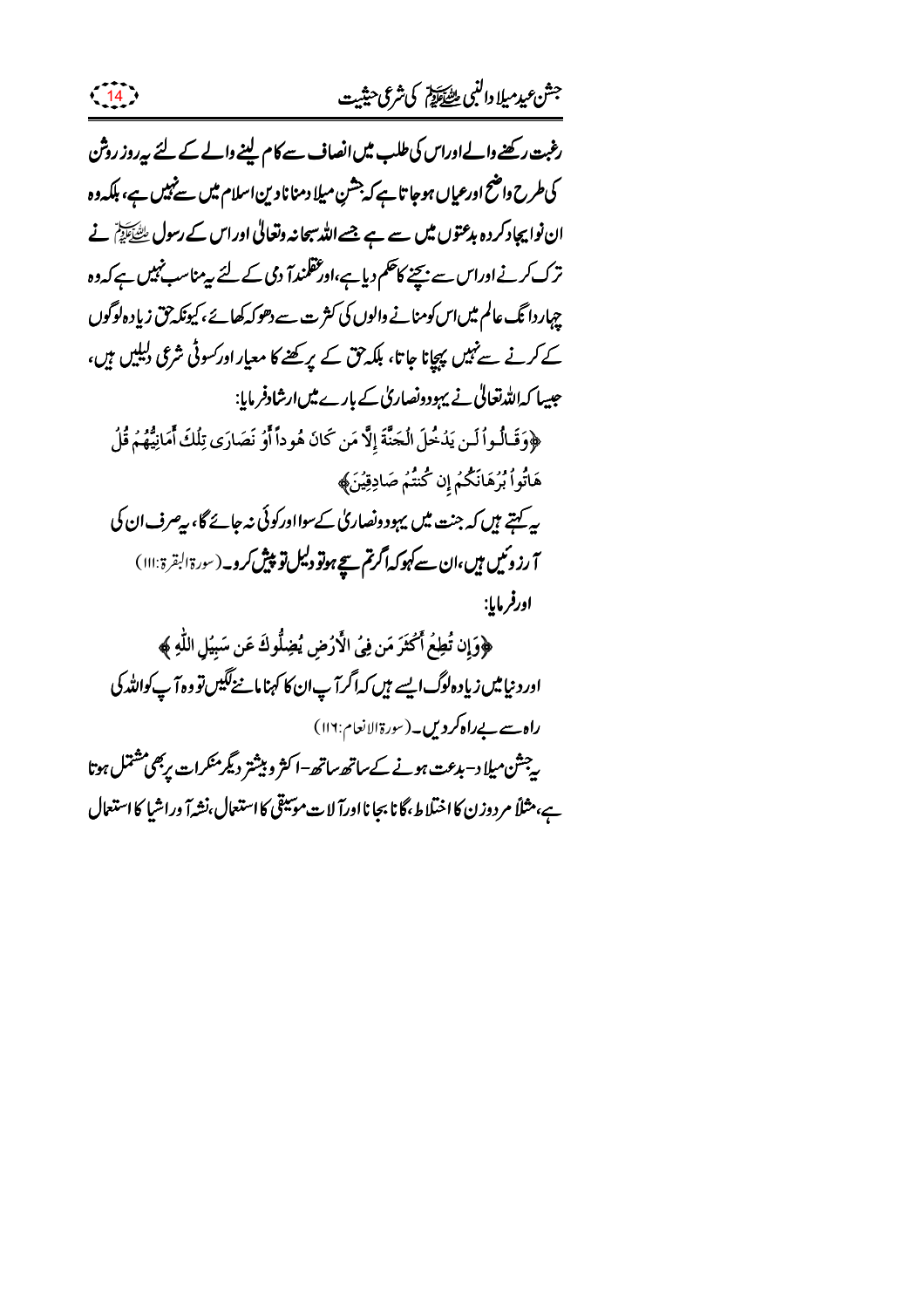اوراس کےعلاوہ دیگر برائیاں،بسااوقاتاس سے بھی عظیم ترین چیزشرک اکبرکاار تکاپ کیا جاتا ہے،اور وہ اس طرح کہ رسول اللہ ﷺ کی ذات گرامی یا آپ کے علاوہ دیگر ادلیاکے بارے میںغلوکرنا،انہیں پکارنا،ان سےفریادکرنااوران سے مدد مانگنا،اور یہ عقیدہ رکھنا کہ آپ غیب کاعلم رکھتے ہیں،اس کےعلاوہ دیگر کفر پیامور جسےلوگ نپی ﷺ کے یوم پیدائش کا جشن،یا آپ کے علاوہ دیگر اولیا کا عرس مناتے وقت کرتے ہیں، جبکہ رسول ﷺ سے مجمع عدیث میں ثابت ہے کہ آپ ﷺ نے ارشادفرمایا: « إِيَّاكُمُ وَالْغُلُوَّ فِي الدِّيُنِ، فَإِنَّمَا أَهُلَكَ مَنُ كَانَ قَبُلَكُمُ الْغُلُوُّ فِي الدِّيُنِ » تم دین کےاندرغلوکرنے سے بچو،کیونکہ تم سے پہلےلوگوں کو دین کےاندرغلونے ہلاک کردیا۔ ادرآ پ علیہالصلا ة والسلام نے ارشادفر مایا: «لَا تُطْرُونِي كَمَا أَطْرَتِ النَّصَارَىٰ ابْنَ مَرْيَمَ إِنَّمَا أَنَا عَبُدٌ فَقُولُوا عَبُدُ اللَّهِ وَرَسُولُهُ<sub>))</sub>. تم (میری تعریف میں غلوکر کے ) قیھے عد سے نہ بڑھاؤ جس طرح کہ نصار کی نے عیسی ابن مریم علیہ السلام کوحد سے بڑھادیا تھا، میں اللہ کا بندہ ہوں،لہٰذاتم مجھےاللہ **تعالٰی کابندہاوراس کارسول کہو۔**(صحیح بخاری). عجب ہالا ئے عجب سے ہے کہ بہت سےلوگ ان بدعی جشنوں کومنانے میں نہایت سرگرمی اور تند ہی کا مظاہرہ اوراس کا دفاع کرتے ہیں،لیکن جواللہ تعالیٰ نے ان کے

 $\left(\frac{15}{15}\right)$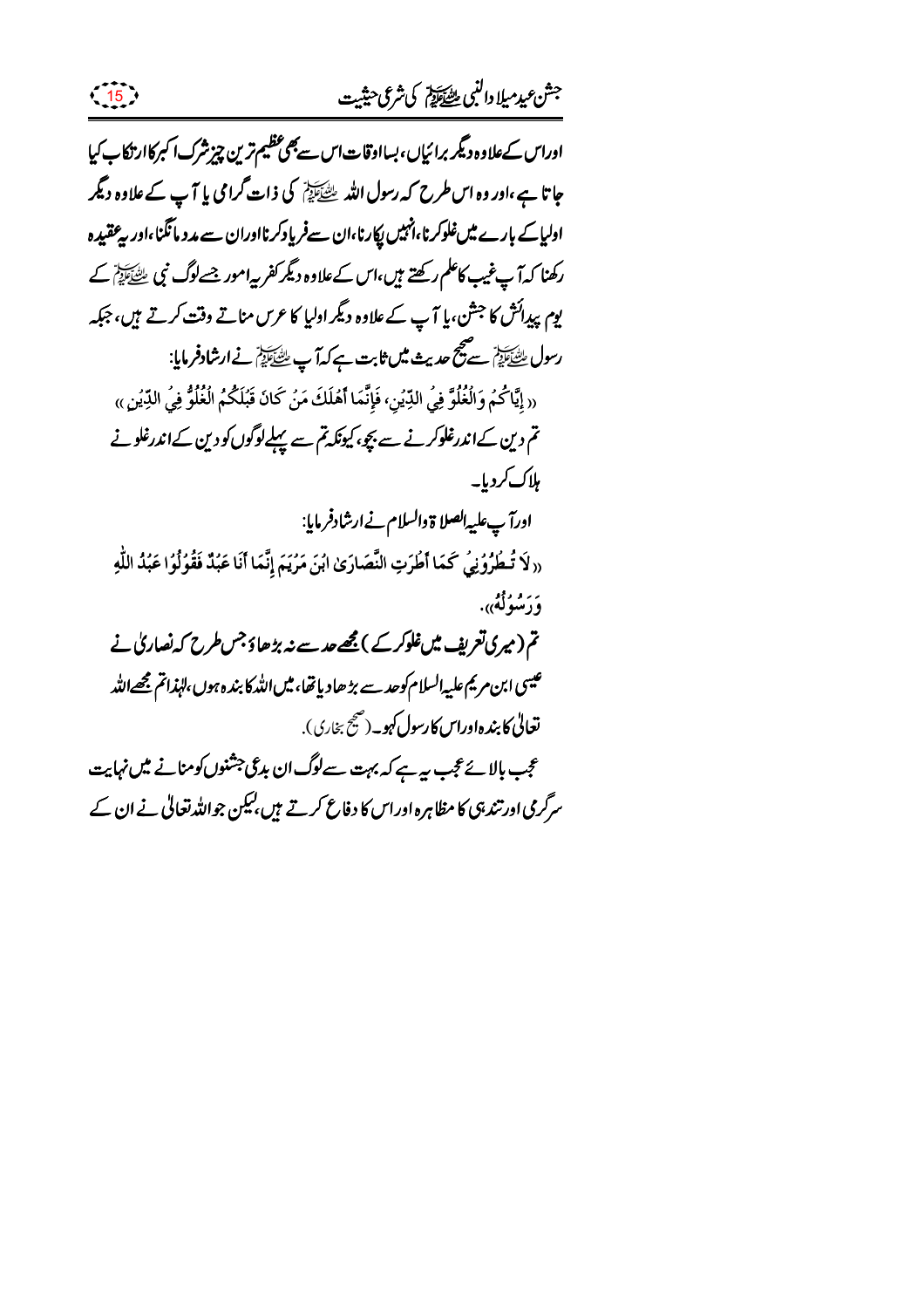ادیر جمعوں اور جماعت کی نمازوں میں حاضر ہونا واجب قراردیا ہےاس سے پیچھیے ریتے ہیں،اس پرسز پیں اٹھاتے اور نہ ہی پیٹےپال کرتے ہیں کہ انہوں نے سی عظیم منکر کا ارتکاب کیا ہے، ہلاشک وشبہ سرایمان کی کمزوری ،قلت بصیرت اور اس زنگ کی کثر ت کی دجہ سے ہے جوانواع داصناف کے گناہوں اور نافر مانیوں کےارتکاب کے سبب ان کے دلوں پرلگ گیا ہے،ہم اللہ سے اپنے لئے اورتمام مسلمانوں کے لئے عافیت کاسوال کرتے ہیں۔

 $\left( \frac{16}{15} \right)$ 

انہی منکرات میں سے ریکی ہے کہ بعض لوگ پیگمان کرتے ہیں کہ رسول ﷺ اس محفل میلا د میں حاضر ہوتے ہیں،اس لئے وہ آپ کا خیر مقدم کرتے ہوئے اور مرحبا کہتے ہوئے کھڑے ہوجاتے ہیں، یہ نہایت باطل اور فتیج ترین جہالت ہے، کیونکہ رسول ﷺ قیامت قائم ہونے سے پہلے پہلے نیاتوا بنی قبر سےنکل سکتے ہیں، نیکس فحض سے ٹل سکتے ہیںاور نہ ہی ان کے اجتماع میں حاضر ہو سکتے ہیں، بلکہ آپ قیامت تک کے لئے اپنی قبر میں مقیم ہیں اور آپ کی روح اعلیٰ علیمین میں اپنے رب کے پاس دار کرامت میں ہے،جیسا کہاللہ تعالیٰ سورۃ المومنون میں ارشادفر ما تاہے: ﴿نُمَّ إِنَّكُمْ بَعُدَ ذَلِكَ لَمَيِّتُونَ ثُمَّ إِنَّكُمْ يَوُمَ الْقِيَامَةِ تُبْعَثُونَ﴾ اس کے بعد پھرتم سب یقیناً مرجانے والے ہو۔ پھر قیامت کے دن بلاشبہ اٹھائے حاؤگے۔(سورة المومنون: ۱۵-۱۶) اور نبي ﷺ نےارشادفرمایا: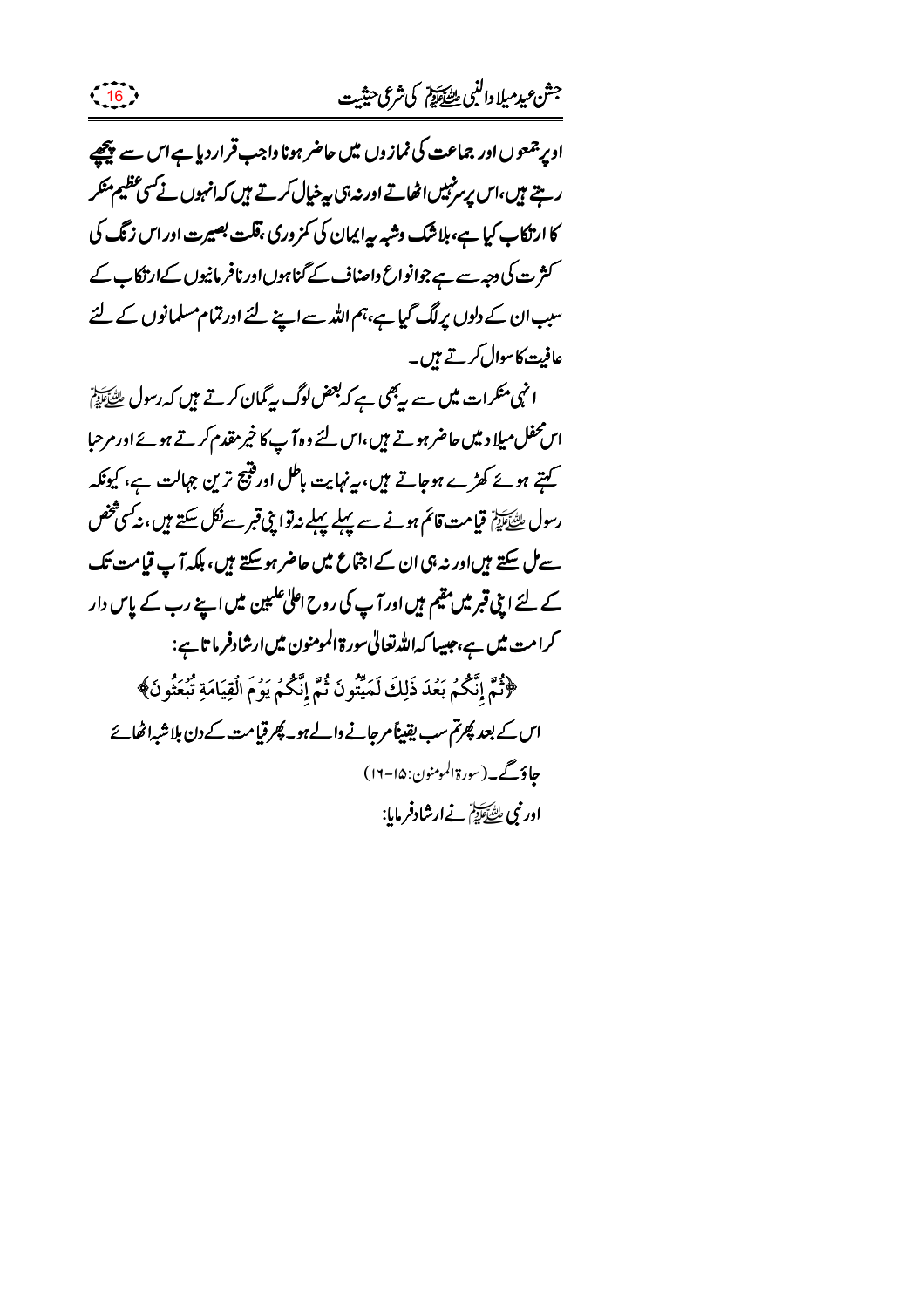« أَنَا أَوَّلُ مَنْ يَنْشَقُّ عَنْهُ الْقَبْرُ يَوْمَ الْقِيَامَةِ وَأَنَا أَوَّلُ شَافِعٍ وَأَوَّلُ مُشَفَّعٍ» قیامت کے دن سب سے پہلے میری ہی قبر پھٹے گی ،اور میں ہی پہلا سفارشی ہوں گا ادرسب سے پہلے میری،پیشفاعت قبول ہوگی۔ چنانچہ بیہآ بیت کر یمہ اور حدیث شریف اوراس کے ہم معنی دیگر آیات واحادیث اس بات پر دلالت کرتی ہیں کہ نبی ﷺ اورآ پ کےعلاوہ دیگراموات اپنی قبروں سے قیامت کے دن ہی باہرتکلیں گے،اوراس بات پر عل<sub>ا</sub>ے مسلمین کااجماع ہے،اس کے بارے میں ان کے ما بین کوئی اختلاف نہیں ہے۔لہٰذا ہرمسلمان کے لیےمناسب ہے کہ دہان باتوں سےآگاہ رہے،اوران بدعات دخرافات سے بچے جسے جاہلوںاور ان کےمشابہ دیگرلوگوں نے ایجادکرلیا ہےجس کے متعلق اللہ تعالیٰ نے کوئی سندنہیں ا تاری ہے۔اللہ ہی کی ذات مددطلب سے جانے کے قابل ہےاوراسی پرکبروسہ ہے۔ ولاحول ولاقوة إلا بالله\_ فضیلۃ اشیخ محمہ بن صالح التثیمین ہرللند سے سوال کیا گیا: نبی ﷺ کے یوم پیدائش کاجشن منانا کیبا ہے؟ توعلامہ موصوف راللہ نے جواب دیا: **اَدِيَّة**: رسول ﷺ کی پیدائش کی رات قطعی طور پر معلوم نہیں ہے، بلکہ بعض *عقر* کی علوم کے ماہرین کی تحقیق بیہ ہے کہ دہ ربیج الا دل کی نویں رات ہے،اس کی بارہویں رات مہیں ہے، بنابریں رہج الاول کی بارہویں تاریخ کوآپ ﷺ کے یوم پیدائش کا جشن منانا تاریخیا عتبارسے بےاصل دیے بنیاِد ہے۔

 $\frac{17}{17}$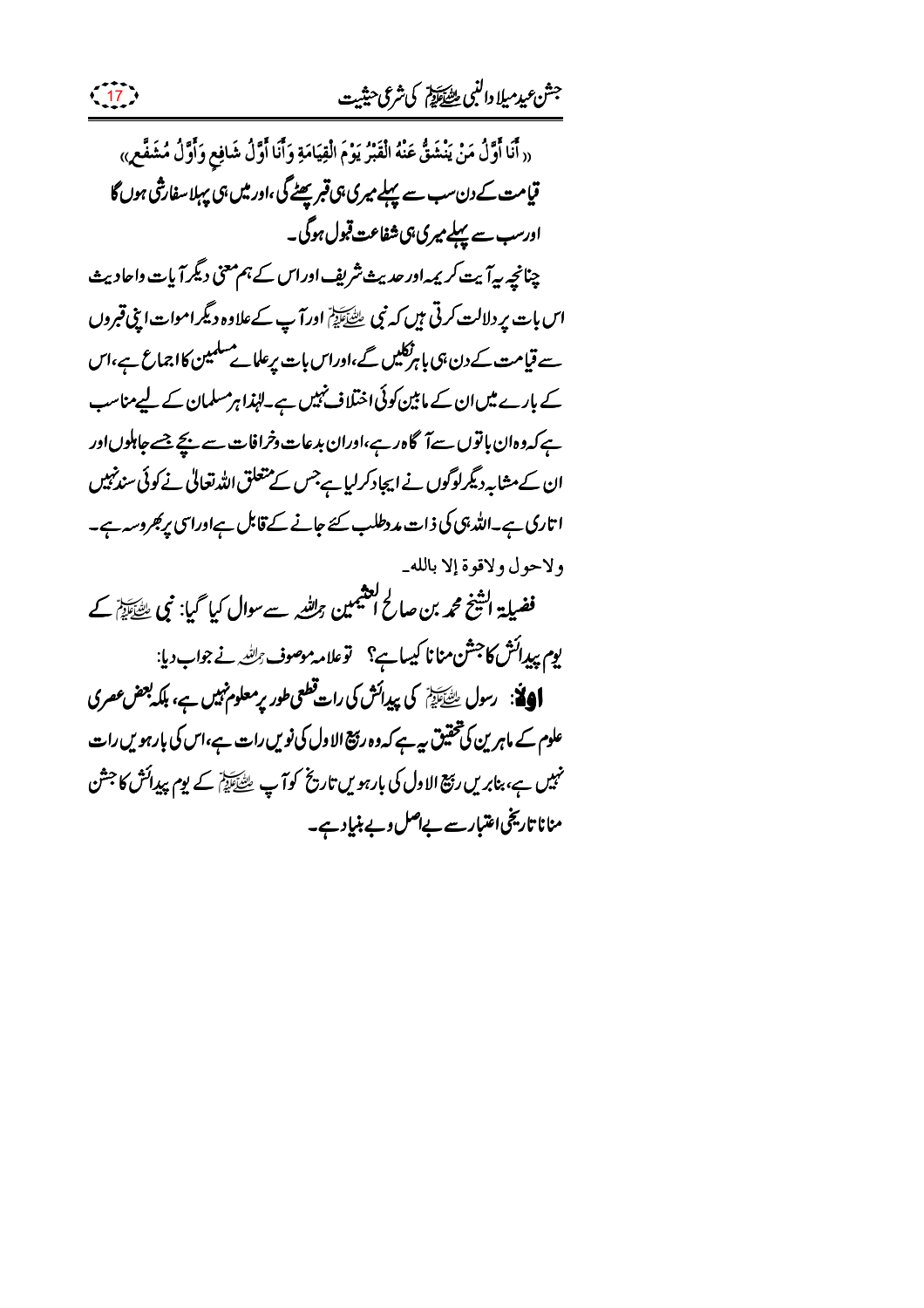**تْسَافْسِياً** : شرعى اعتبار سے بھى جشن مىلاد كى كوئى اصل اور بنيا دنہيں ہے،اس لئے كہ اگر وہ اللہ کی شریعت میں سے ہوتا تو نبی ﷺ اسےضرور مناتے، یا امت کواس کی تبلیغ کرتے،اوراگرآپ نے اسے منایا ہوتا پاس کی تبلیغ کی ہوتی تواس کامحفوظ ہونا ضروری تھا،اس لیے کہ اللہ تعالیٰ ارشادفر ما تاہے: ﴿إِنَّا نَحْنُ نَزَّلُنَا الذِّكْرَ وَإِنَّا لَهُ لَحَافِظُونَ﴾ ہم نے ہی اس ذکر ( قر آ ن) کو نازل فرمایا ہےاور ہم ہی اس کے محافظ ہیں۔ (سورةالحجر:٩) جب ان میں سے سی چیز کا کوئی ثبوت نہیں ہےتو معلوم ہوا کہ پیاللہ تعالیٰ کے دین میں سےنہیں ہے،اور جب وہ اللہ تعالیٰ کے دین میں سےنہیں ہےتو ہمارے لئے جائز نہیں ہے کہ ہم اس کے ذریعہ اللہ تعالیٰ کی عبادت کریں اوراس کے ذریعہ اللہ تعالیٰ کا تقرب حاصل کریں،اور جب اللہ تعالٰی نے ہمارے لیےاس تک پہنچنے کے لیےایک معین راستہ مقرر فرمادیا ہےاوروہ راستہ وہی ہے جسے رسول ﷺ لے کرآ بچ ہیں،تو پھرہمارے لئے جبکہ ہم اس کے غلام اور بندے ہیں بہ کیسے جائز ہوسکتا ہے کہ اس تک پینچنے کے لئے ہم اپنی طرف سےکوئی طریقہ اور راستہ ایجادکریں؟ بیاللہ تعالیٰ کے حق میں ایک جرم ہے کہ ہم اس کے دین میں کسی ایسی چیز کومشروع قرار دے لیں جس کااس دین سےکوئی تعلق اورسروکار نہیں ہے۔ نیز پہ<sub>ا</sub>للہ تعالیٰ کےاس فرمان کی تکذیب پر بھی مشتمل ہے: ﴿لَيُوۡمَ أَكۡمَلۡتُ لَكُمۡ دِيۡنَكُمۡ وَأَتَمَمۡتُ عَلَيۡكُمۡ نِعۡمَتِي ﴾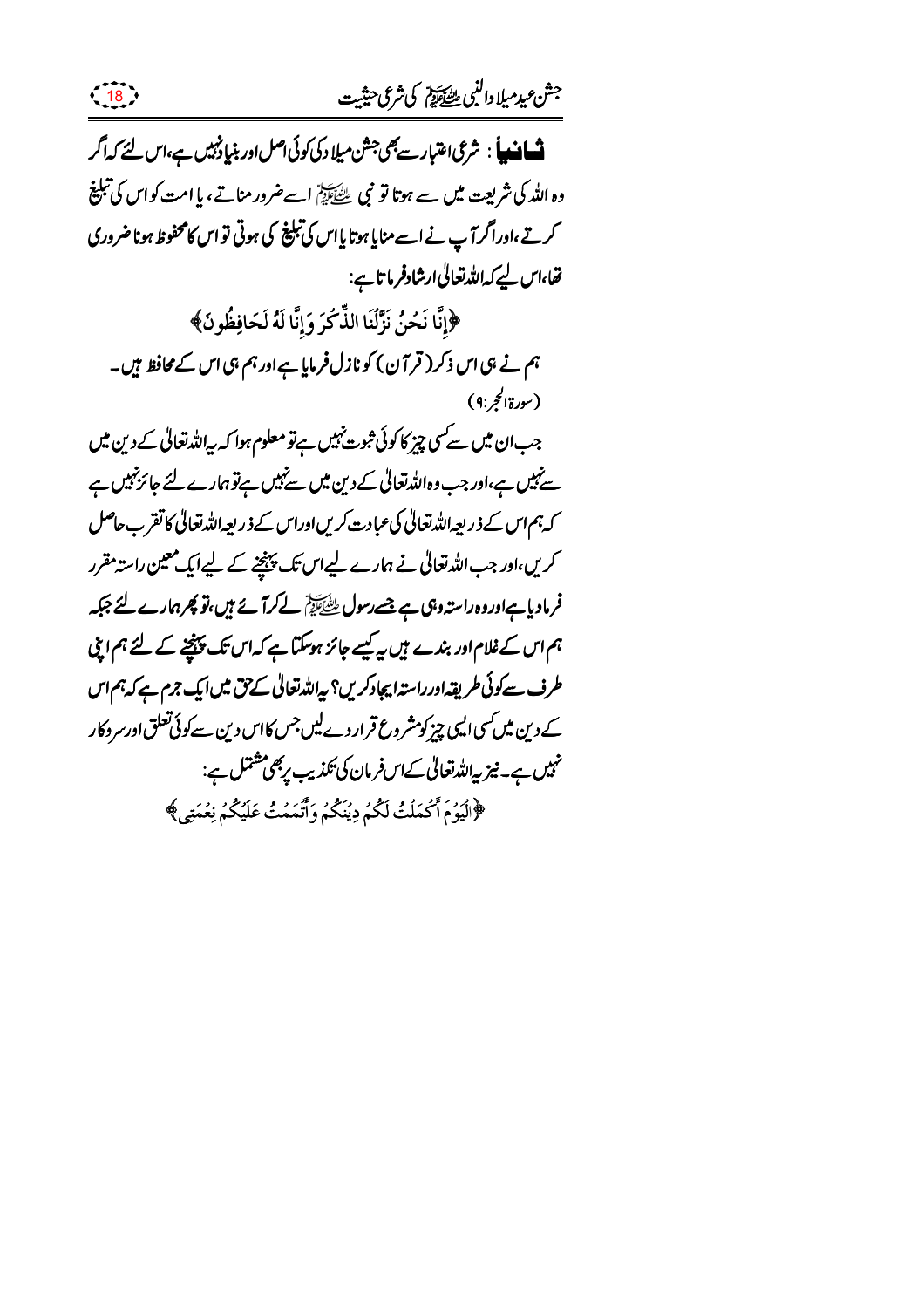جش عيدميلا دالنبي للصكالة كي شرعي حيثيت  $\frac{19}{19}$ آج میں نے تمہارے لیے تمہارے دین کوکامل کردیااورتم پراپناانعام کجر پورکر دیا۔ (سورة المائدة:٣) لہٰذا ہم کہتے ہیں کہ ہ چشن میلا داگر کمال دین میں سے ہےتو اس کا رسول ﷺ کی وفات سے پہلےموجود ہوناضروری ہے،اوراگر وہ کمال دین میں سے نہیں ہےتو اس کادین سے ہوناممکن نہیں،اس لئے کہ اللہ تعالی ارشادفر ما تاہے: ﴿الْيَوۡمَ أَكۡمَلۡتُ لَكُمۡ دِيۡنَكُمۡ ﴾ آج میں نے تمہارے لئے تمہارے دین کوکامل کردیا۔(سورۃالمائدۃ بہ) اور جو څخص په گمان کرے که وه کمال دین میں سے ہے حالانکہ اس کا وجود رسول ﷺ کے بعد ہوا ہےتواس کا پیوْل اس آیت کر یمہ کی بھڈیپ پر مشتمل ہے۔ اوراس میں کوئی شک نہیں ہے کہ وہ لوگ جورسول علیہ الصلا ۃ والسلام کی پیدائش کا جشن مناتے ہیںان کامقصدرسول ﷺ کی تعظیم،آپ طَیَّخَایِیْشِ کی محبت کااظہاراورلوگوں کے اندر اس جشن میں نبی ﷺ کے تنیک جذبات کوابھارنا ہے،اور بیہ ساری چیزیں عبادات میں سے ہیں؛ رسول علیہ الصلا ۃ والسلام کی محبت عبادت ہے، ہلکہ آ دمی کا ایمان اس وقت تک کامل نہیں ہوسکتا جب تک کہ رسول ﷺ اس کے نز دیک اس کی جان،اس کی اولا د،اس کے والدین اورتمام لوگوں سے زیادہ محبوب نہ ہوجا ئیں،اور رسول ﷺ کی تعظیم کرناعبادت ہے،اسی طرح نبی ﷺ کے تنیَں جذبات کوابھارنا دین میں سے ہے،کیونکہ اس کے اندر آپ کی شریعت کی طرف میلان پاپاجا تا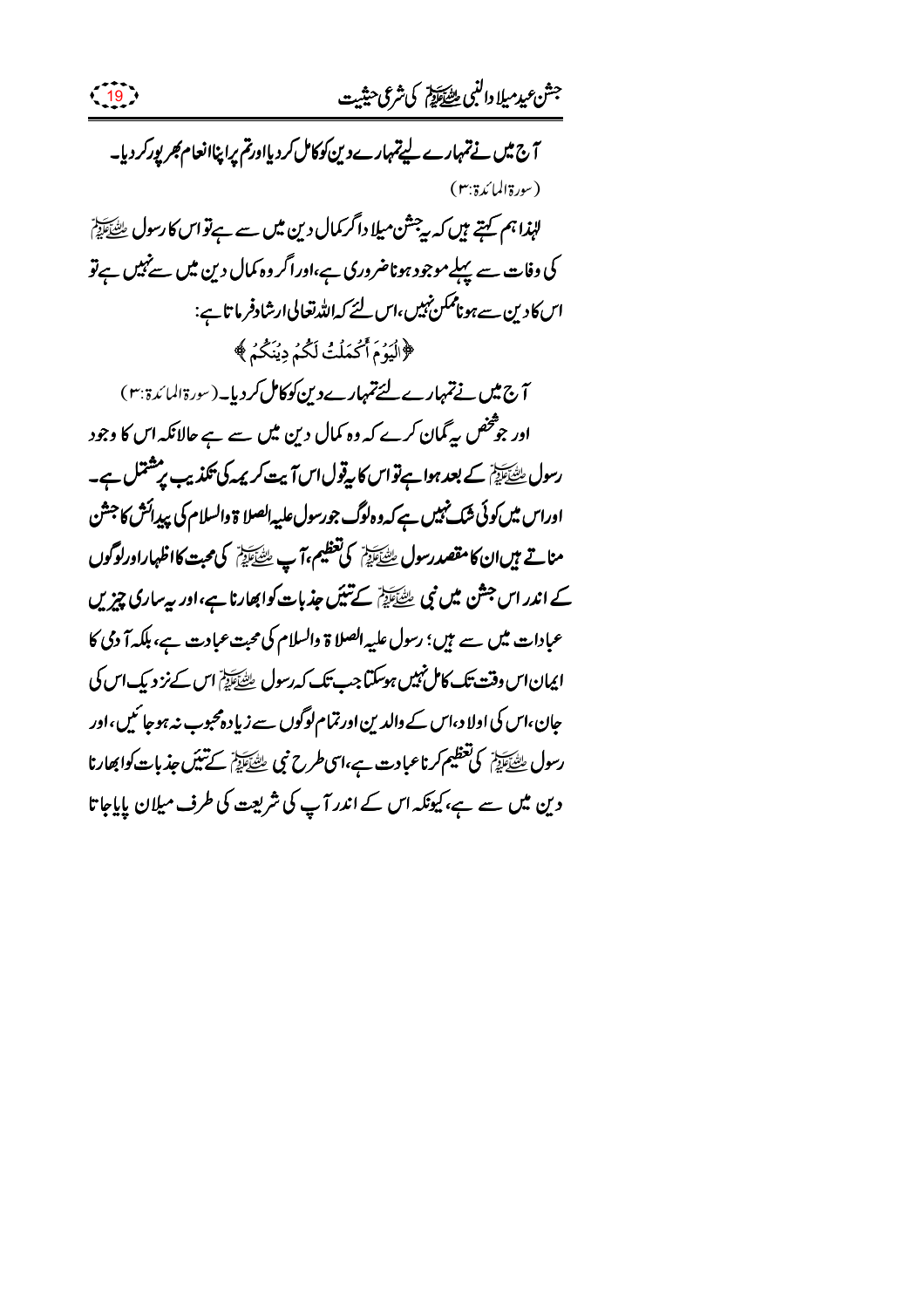ہے،لہٰذااللہ تعالیٰ کا تقرب حاصل کرنے کے لیےاوراس کے رسول ﷺ کی تعظیم کے لئے نبی ﷺ کے یوم پیدائش کا جشن مناناعبادت ہوا،اور جب پیمبادت ہے تو ۔<br>*جھی بھی بیہ جائز نہیں ہے کہ اللہ تع*الی کے دین میں ایسی چیز ایجاد کی جائے جواس کا حصہ نہیں ہے،الہذاجشن میلا دمنا نابدعت اورحرام ہے۔اس پر مزید پر کہ ہم سنتے ہیں کہ اس جش کےاندرالیے ظیم منکرات پائے جاتے ہیں جسے نہ ثریعت جائز قراردیق ہے اور نہ ہی حس اور عقل ،اس میں لوگ ایسے قصید کے لاتے ہیں جن کےاندررسول ﷺ کی شان میں غلو پایا جاتا ہے، یہاں تک وہ آپ کواللہ تعالیٰ سے بڑا قرار دیتے میں-والعیاذ بالله **-(اللہ کی پناہ)۔** 

 $\left( \frac{20}{2} \right)$ 

انہی منکرات میں سے بیٹی ہے جوہم بعض جشن منانے والوں کی بے وقوفی اور کم عقلی کے بارے میں سنتے ہیں کہ جب مولد کا قصہ پڑھنے والاآپ ﷺ کی پیدائش کے ذکر پر پنچتا ہے تو تمام حاضرین ایک ساتھ کھڑے ہوجاتے ہیں اور کہتے میں کہ رسول ﷺ کی روح حاضر ہوگئی؛ اس لئے ہم اس کی تعظیم واجلال میں کھڑے ہوتے ہیں، بیانتہائی حماقت اور کم عقلی ہے، نیز ادب کی شان پنہیں ہے کہ وہ کھڑے ہوجا ئیں، اس لئے کہ رسول ﷺ اپنے لئے کھڑے ہونے کو ناپسند فرماتے تھے، اور آپ ﷺ کےصحابہ کرام جبکہ وہ لوگوں میں سب سے زیادہ آپ ﷺ سے محبت کرنے والےاورہم سے کہیں زیاد ہ رسول کی تعظیم کرنے والے تھے،آپ کی زندگی میں آپ کے لئے کھڑ پنہیں ہوتے تھے،اس لیے کہ دہ جانتے